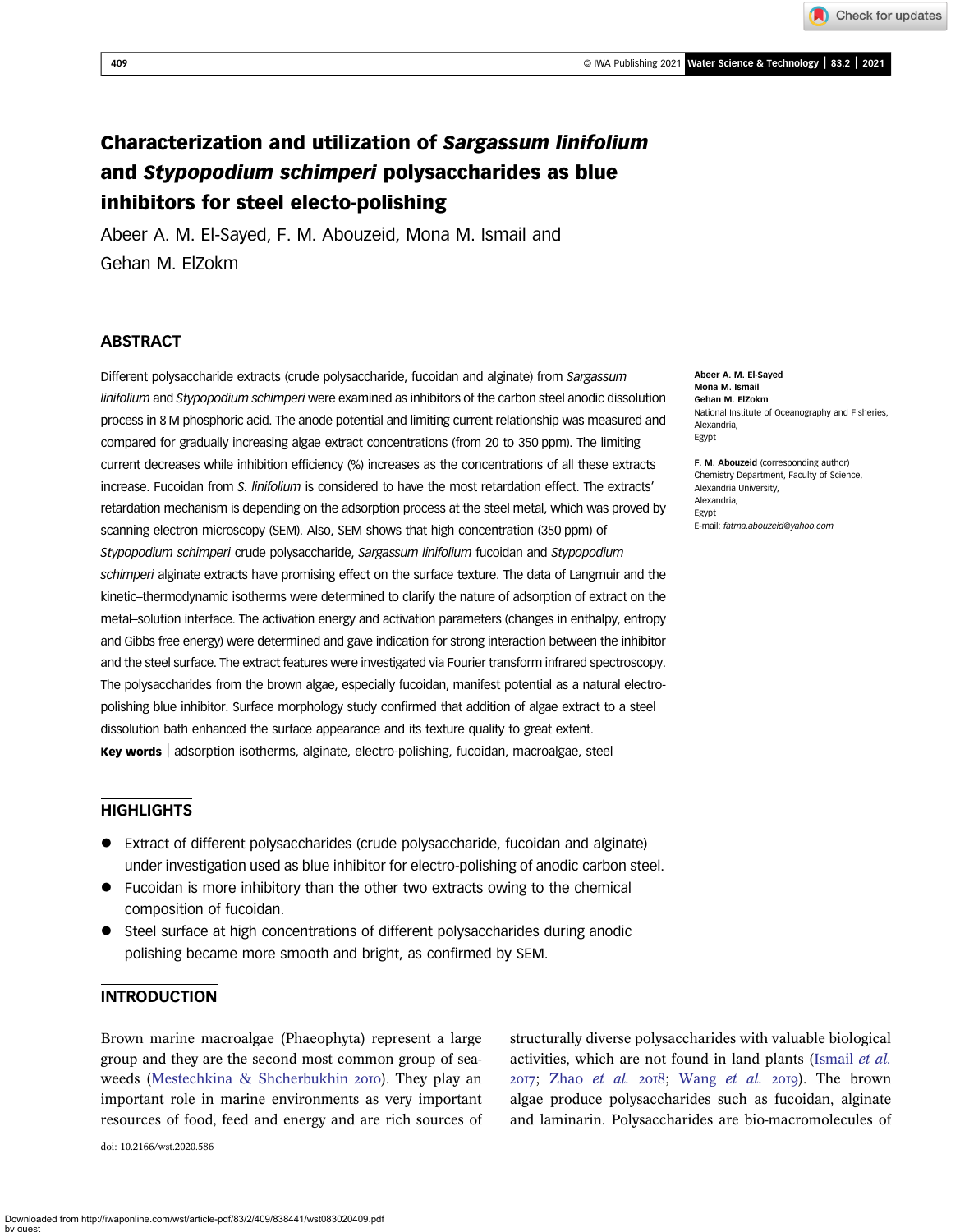<span id="page-1-0"></span>monosaccharide units joined together via glycosidic bonds and they have different applications in industry as stabilizers, thickeners and food; also, they have bioactive features as anti-cancer and anti-inflammatory activities ([Wang](#page-15-0) et al. 2019). Seaweed polysaccharides are various, according to the algae species, the extraction process, season of harvest and local climatic conditions.

Fucoidan is a branched polysaccharide sulfate ester of the family of sulfated homo- and hetero-polysaccharides. The main monomer in fucoidan is fucose, with a simple structure as shown in Figure 1(a) ([Fletcher](#page-14-0) *et al.* 2017). Fucoidan is composed of two chain structures, one with  $(1 \rightarrow 3)$ - $\alpha$ -L-fucopyranose as the chain and the other with  $\alpha$ -L-fucopyranose linked by  $(1 \rightarrow 3)$  and  $(1 \rightarrow 4)$  as the main chain. Single and double substitutions in the sulfate groups at the C-2 or C-4 positions of both skeletons can occur. Some fucoidans possess substituted branches at the C-2 and C-3 positions (Ale *[et al.](#page-14-0)*) ). It also contains galactose, mannose, xylose and glucuro-nic acid residues [\(Bilan](#page-14-0) et al. 2010). Fucoidan is a nontoxic polyelectrolyte that possesses various pharmacological activities, i.e. antioxidant, antibacterial, antiviral, antitumor and anticoagulant activities.

Alginate is the main structural polysaccharide existing in brown seaweeds; it consists of  $\beta$ -D-mannuronate (M) and  $\alpha$ -L-guluronate (G) units (Figure 1(b)), linked together in different sequences as MM (β-D-mannuronate–β-Dmannuronate) or GG ( $\alpha$ -L-guluronate– $\alpha$ -L-guluronate) or MG (β-D-mannuronate–α-L-guluronate) or GM (α-L-guluro-nate–β-D-mannuronate) ([Rioux](#page-15-0) et al. 2007). Alginate is widely used in textile printing, paper coating and other relatively industrial applications because of its ability to retain water and its gelling, viscosifying and stabilizing properties. Further, these compounds are utilized as blue polymer inhibitors that protect metal electrodes from dissolution during steel electro-polishing.

Electro-polishing is an electrochemical process that polishes a metal surface in presence of an electrolyte solution via passage of electric current; it is also known as electrochemical polishing or electrolytic polishing or anodic polishing [\(Abouzeid & Abubshait](#page-13-0)  $2020$ ). The polishing rate depends on the limiting current value. The polishing phenomenon has a great importance in pharmacy; steel is widely used in many kinds of industries such as chemical, medical, textile and paper, and also in biomaterials, surgical and petroleum refining apparatus.

It is generally accepted that organic molecules retard dissolution via adsorption at the metal–solution interface ([Hassan](#page-14-0)  $2007$ ). Where two primary mechanisms of chemical or physical adsorption are associated with organic compounds, they act firstly by blocking the reaction sites or generating a physical barrier to reduce the diffusion of dissolved species to the metal surface, since the adsorption is dependent on the following factors:

- additives concentration
- electrochemical potential at the interface.

One patent of 1958 used commercial alginate in the pro-cess of electro-polishing [\(Robinson](#page-15-0) 1958). There are no studies using crude polysaccharides, fucoidan and alginate extracted from brown marine algae in the electro-polishing of steel, as in the present study.

Recently algae extracts have been used as dissolution inhibitors [\(Benabbouha](#page-14-0) et al.  $2018$ ). These authors investigated the effect of isopropanol extract of a red alga, Halopitys incurvus, on carbon steel in 1 M HCl, obtaining a maximal value of inhibition efficiency of 81.86% at 600 mg L<sup>-1</sup> at 298 K. [Benabbouha](#page-14-0) et al. (2020) investigated the isopropanol extract of brown seaweed Cystoseira baccata, against corrosion of carbon steel in 1 M HCl, with maximal value of inhibition efficiency of 86.5% obtained at  $700 \text{ mg L}^-$  at  $298 \text{ K}$ . [Verma & Khan \(](#page-15-0)2016) investigated the isopropanol extract of green algae Spirogyra, against corrosion of carbon steel in 0.5 M HCl, with maximal value of inhibition efficiency of 93.03% at  $2 \text{ g L}^{-1}$ . [Ramdani](#page-15-0) et al. (2015) investigated a marine macroalgae extract of Caulerpa prolifera, against corrosion of mild



Figure 1 | The typical configuration of the main polysaccharides of brown seaweeds. (a) Fucoidan structure, (b) structure of alginate: mannuronate (1) and guluronate (2).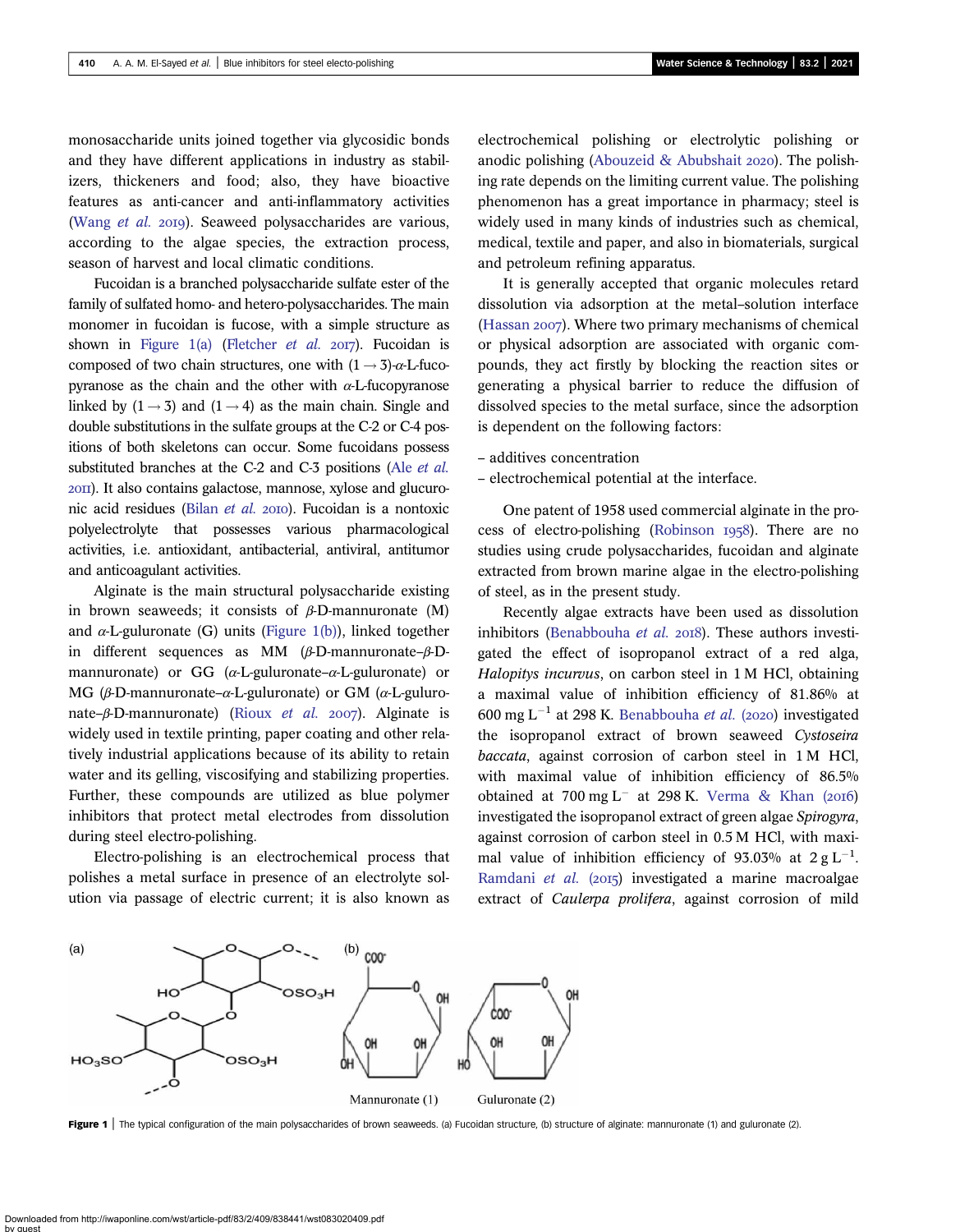<span id="page-2-0"></span>steel in 1 M HCl, with maximal value of inhibition efficiency of 94.95% at 1 g  $\mathrm{L}^{-1}$ .

The use of algae extracts for the retardation of the metal dissolution has some advantages over the use of some organic/inorganic inhibitors because they are nontoxic, cheap, and environmentally friendly. They can be easily produced and purified. Generally many authors agree that algae extracts are inhibitors that can compete favorably with green corrosion inhibitors.

The current work is devoted to extraction and characterization of crude polysaccharides, fucoidan and alginate [\(Figure 1\)](#page-1-0) from two brown seaweeds Stypopodium schimperi and Sargassum linifolium. The work also aims to use these different polysaccharides as blue inhibitors for steel electrolytic polishing and investigates the optimum concentrations, temperature, activation parameters and adsorption isotherms of these different polysaccharides; also the resulting surface morphology is investigated by scanning electron microscopy (SEM).

## MATERIALS AND EXPERIMENTAL METHODS

# Collection and identification of seaweeds

The marine algae Sargassum linifolium C.Agardh and Stypopodium schimperi (Kützing) Verlaque & Boudouresque (Figure 2) used for this study were freshly collected from Hurghada coast along the Red Sea, Egypt. A portion of the seaweeds was processed as herbarium specimens on the same day of collection; Sargassum linifolium: thalli up to 25–30 cm high, filamentous, while the thallus length of Stypopodium schimperi was 17–20 cm. As shown in Figure 2, whole thalli of the collected seaweed were processed as herbarium sheet and were preserved in the Taxonomy and Biodiversity Laboratory of Aquatic Biota. Other portions were preserved in 5% formalin in sea water for taxonomic classification. The remaining cleaned



Figure 2 | Photos of the tested seaweeds: (a) Sargassum linifolium and (b) Stypopodium schimperi.

seaweeds were air-dried in the shade at room temperature for several days, and then were finally powdered and stored at  $-20$   $^{\circ}\textrm{C}$  until used. All seaweeds were identified taxonomically following the Kanaan method ([Kanaan & Belous](#page-14-0) ). The names of the species were used according to [Guiry & Guiry \(](#page-14-0)2019) and were confirmed using Algae Base website.

#### Extraction of different polysaccharides

The extraction of soluble polysaccharides was described by [El-Rafie](#page-14-0) et al. (2013). Fucoidan was extracted via the follow-ing method ([Preeprame](#page-15-0) et al. 2001) with some modifications. The extraction process ran for 12 hrs at  $25^{\circ}$ C, while the original Preeprame et al. method extraction process occurred at boiling temperature for 1 hr.

The alginate extraction was developed according to the method of [Haug](#page-14-0) et al.  $(1974)$ . The yield of extraction was determined by Equation (1) as percentage/dry weight  $(AOAC I990)$  $(AOAC I990)$ :

$$
Yield of extract = \frac{weight of extract}{dry weight} \times 100
$$
 (1)

 $\frac{dy}{dx}$  dry weight  $=$  weight of seaweed that is the source of crude polysaccharides.

Moisture content of these extracted samples was determined according to the standard AOAC method [\(AOAC](#page-14-0) ). Sulfate content was measured according to the turbidi-metric method ([APHA](#page-14-0) et al. 1999).

## Fourier transform infrared spectroscopy (FT-IR)

The extracted samples were distinguished utilizing FT-IR in a Burcker Optik GmbH Model No.-Tensor 27 using KBr pellet technique in the frequency range of  $200-5,000$  cm<sup>-1</sup>.

#### Surface study (SEM)

A JEOL JSM-5300 scanning microscope, Oxford, UK, was used to examine the surface topography of the specimens. The steel specimen was  $1 \text{ cm} \times 1 \text{ cm}$ .

# The electrolytic cell and electrical circuit of electropolishing

The cell used in the natural convection [\(Figure 3\)](#page-3-0) consisted of a rectangular Plexiglass container with a base of  $15 \times 5$  cm and a height of 10 cm with electrodes fitting the whole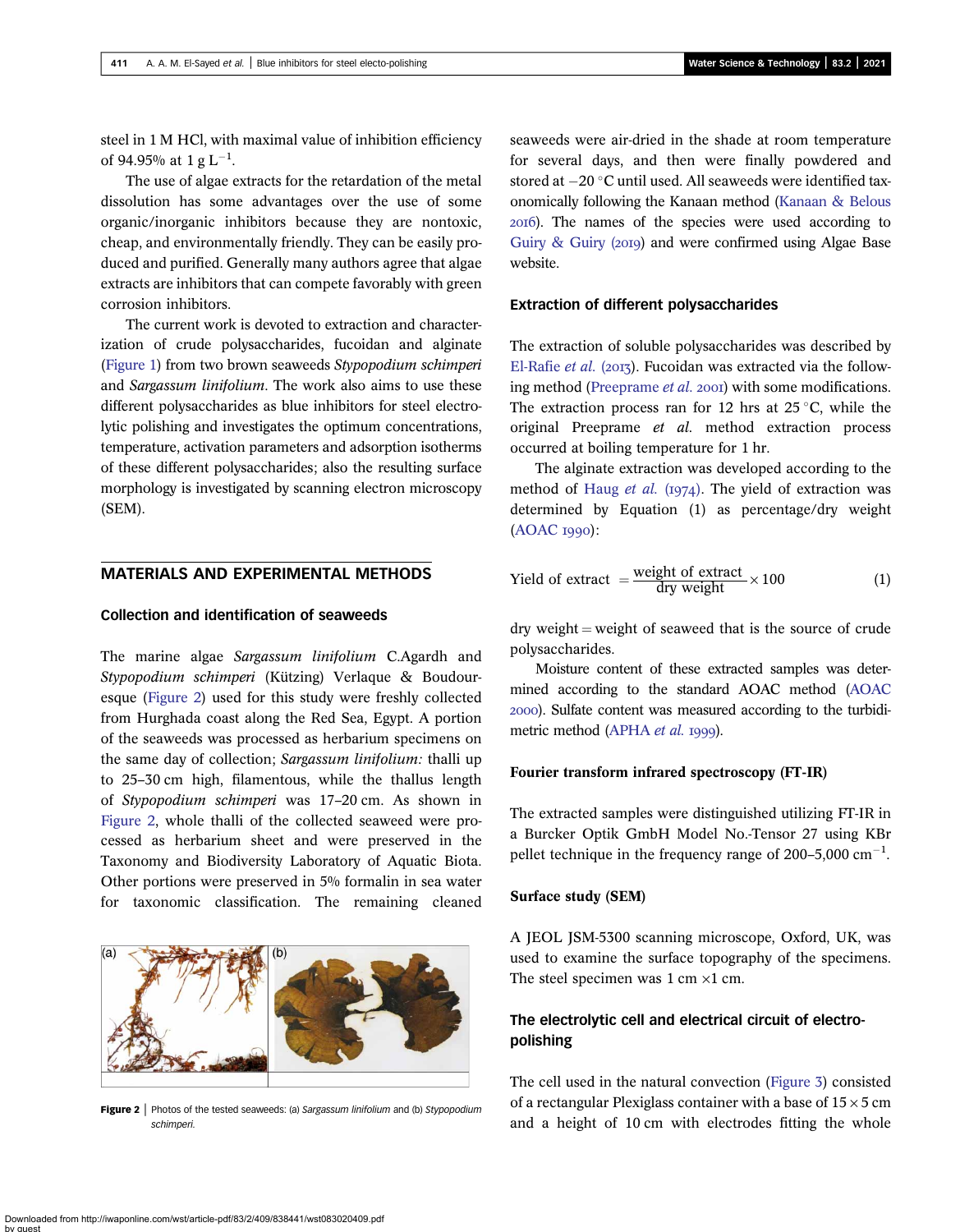<span id="page-3-0"></span>

Figure 3 | Electrical cell.

cross-section. The electrodes were rectangular C-steel sheets of 10 cm height and 5 cm width. The components of steel sheet were Fe, S, P, Mn and C with 99.4043, 0.0257, 0.07, 0.4 and 0.1%, respectively. Electrode separation was 15 cm. Before each run the cell was filled with  $8 M H<sub>5</sub>PO<sub>4</sub>$ solution and the active height of the anode was adjusted by insulating the rest of the anode by epoxy resin on the inactive part. Active anode height was 2 cm while the cathode height was fixed at 5 cm. The electrical circuit consisted of a 6 V DC power supply, a variable resistance and a multirange ammeter connected in a series with the cell. A high impedance voltammeter was connected in parallel with the cell to measure its potential. The steady-state anode potential was measured against a reference electrode consisting of a small steel sheet immersed in a cup of luggin tube filled with  $H_3PO_4$ -natural products solution similar to that in the cell. The tip of the luggin tube was placed 0.5–1 mm from the anode wall. Polarization curves, from which the limiting current  $(I_L)$  was determined, were plotted by increasing the applied current stepwise and measuring the corresponding steady-state anode potential. Two minutes were allowed for reaching the steady-state potential. Before each run, the back of the anode was insulated with polystyrene lacquer and the active surface was polished with fine emery paper, degreased with trichloroethylene, washed with alcohol and finally rinsed in distilled water. The temperature was regulated by placing the cell in a thermostatic water bath at different temperatures (20, 30, 40 and 50 °C)  $\pm$  1 °C. The reproducibility of the limiting current with concentration (polarization curve) was confirmed via carrying out at least three separate trials.

# RESULT AND DISCUSSION

#### The percentage yield of different polysaccharides

The percentage yield of polysaccharides, fucoidan and alginates from Sargassum linifolium and Stypopodium schimperi is shown in Table 1 and [Figure 4.](#page-4-0) The total yield of crude polysaccharides ranged from 1.48 to 10.35% for S. linifolium and St. schimperi, respectively. These values were in good agreement with reports of earlier studies ([Berteau & Mulloy](#page-14-0) 2003) but were lower than recorded in S. naozhouense (21.01%). The yield of fucoidan extracts of S. linifolium (13.04%) was higher than in St. schimperi (9.085%); this may be related to the morphological form of S. linifolium, which has three leaves, whereas St. schimperi has two, which are sheet-like with no stem ([Figure 2\)](#page-2-0). These results were in good agreement with other results. Although there are clear links between algal species and fucoidan structure, there is insufficient evidence so far to establish any systematic correspondence between sugar composition and algal order. Also, the variation in the fucoidan content from brown seaweeds may be related to their species, seasons and locations as demonstrated previously ([Zvyagintseva & Mel](#page-15-0)'nikov 2012).

On the other hand, St. schimperi contained higher concentrations of alginate (48.68%) as compared with S. linifolium (43.41%). Our results were in agreement with [Draget](#page-14-0) et al. (2006) who demonstrated that alginate accounts for up to 40% of the Sargassum spp., Macrocystis spp., *Ascophyllum* spp. and Fucales species dry matter. The alginate yield of both tested seaweeds was higher than

Table 1 | Percentage yield, moisture (%) and sulfate content (mg g<sup>-1</sup>) of polysaccharides, fucoidan and alginate from the tested brown seaweeds

|                       | <b>Crude polysaccharides</b> |                 |                | <b>Fucoidan</b> |                 |                | <b>Alginate</b> |                 |                |
|-----------------------|------------------------------|-----------------|----------------|-----------------|-----------------|----------------|-----------------|-----------------|----------------|
| Algal spp.            | Yield                        | <b>Moisture</b> | <b>Sulfate</b> | Yield           | <b>Moisture</b> | <b>Sulfate</b> | Yield           | <b>Moisture</b> | <b>Sulfate</b> |
| Sargassum linifolium  | 1.48                         | 0.056           | 263.23         | 13.04           | 0.582           | 316.96         | 43.41           | 1.63            | 25.23          |
| Stypopodium schimperi | 10.35                        | 0.403           | 286.56         | 9.085           | 0.328           | 357.96         | 48.68           | 1.43            | 33.56          |

Downloaded from http://iwaponline.com/wst/article-pdf/83/2/409/838441/wst083020409.pdf by guest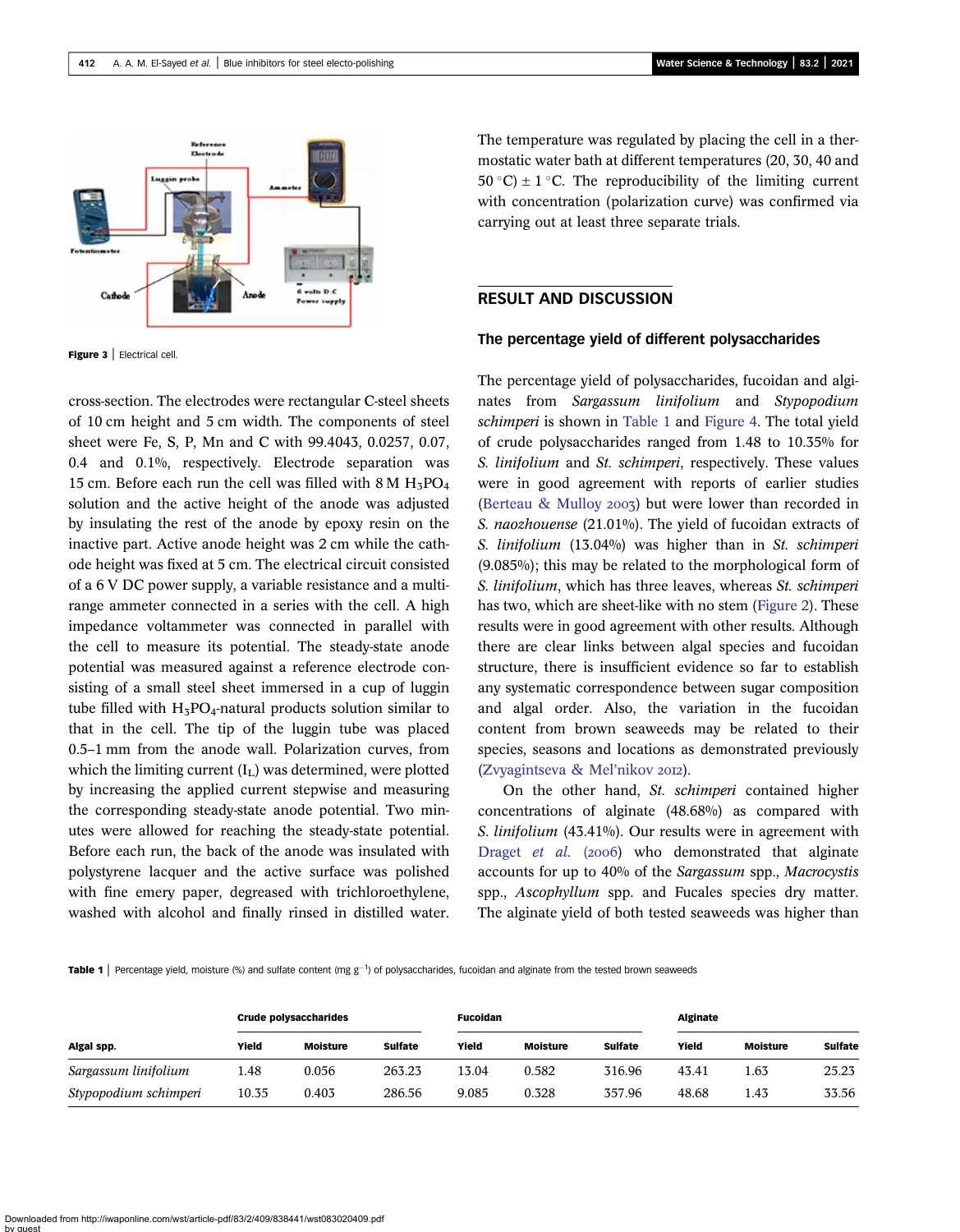<span id="page-4-0"></span>

Figure 4 | Different extracts of polysaccharides.

the yield of S. sinicola  $(5.7 \pm 0.2\%)$  which was collected from Bahía de La Paz, Baja California Sur, Mexico [\(Rodrí](#page-15-0)[guez-Montesinos](#page-15-0) et al. 2008).

From [Table 1,](#page-3-0) the highest yield from each extracted polysaccharide with maximum sulfate content was selected to evaluate them as natural inhibitors in anodic polished stainless steel.

Moreover, [Paniagua-Michel](#page-15-0) et al. (2014) recorded that the crude polysaccharide concentrations in the seaweed species represent up to 4–76% of their dry weight. Sargassum wightii showed maximum yield of polysaccharide  $(15.64\%)$ , followed by *Padina* sp.  $(15.16\%)$  and *Dictyota* sp. (7.4%) ([Jayaraman](#page-14-0) et al. 2016). Sulfate content in Lessonia nigrescens crude polysaccharides fluctuated in the range 33.7–40.5% depending on extraction method and their fraction (Zou [et al.](#page-15-0) 2019). Total yield of the fucoidans obtained from brown alga Fucus vesiculosus ranged from 2.8 to 3.4%, while the yield of fucoidan from Ascophyllum nodosum was from 2.6 to 4.1% [\(Kim](#page-14-0)  $20I2$ ). The sulfate content of fucoidan from brown algae F. vesiculosis and A. nodosum ranged between 35 and 40% of the fucoidan [\(Kloareg](#page-15-0) *et al.* 1986). Fucoidan extracted from ncomplte sentence L. vadosa contained  $37.7\%$  sulfate [\(Nancy](#page-15-0) et al. 2004). The fucoidan from Sargassum hornei contained about 26– 28.6% of sulfate ([Kimura](#page-14-0) et al. 2007). About 17.7% of alginate was extracted from Sargassum latifolium [\(Larsen](#page-15-0) [et al.](#page-14-0) 2003). Kim et al. (2011) reported that alginate represents up to 40% of dry weight of most brown seaweed.

#### FT-IR spectrum of different polysaccharides

## Crude polysaccharide

The FT-IR spectrum indicated that the crude polysaccharide of the two tested seaweeds possessed similar characteristic peaks (Figure 5(a)). Briefly, the wide peak at 3,418 and  $3,378$  cm<sup>-1</sup> and a small peak at 2,933 and 2,937 cm<sup>-1</sup> are due to the stretching vibrations of O–H and C–H for St. schimperi and S. linifolium, respectively. The bands at 2,931 and 2,933  $cm^{-1}$  can be attributed to the alkane C-H stretching or assigned to the secondary amine. The sharp bands at 1,621 and 1,644  $cm^{-1}$  were attributed to carboxylate O–C–O asymmetric stretching or can be assigned to the amide groups of protein or to the carbonyl stretching groups of St. schimperi and S. linifolium polysaccharides, respectively [\(Kannan](#page-14-0)  $20I4$ ). The peaks at 1,431 and 1,427 cm-<sup>1</sup> indicated C-H bending vibration of polysaccharide composed of D-glucose, D-mannose, D-xylose and galacturonic acid for St. schimperi and S. linifolium,



Figure 5 | FT-IR spectrum of the tested brown seaweeds for (a) crude polysaccharide, (b) fucoidan and (c) alginate.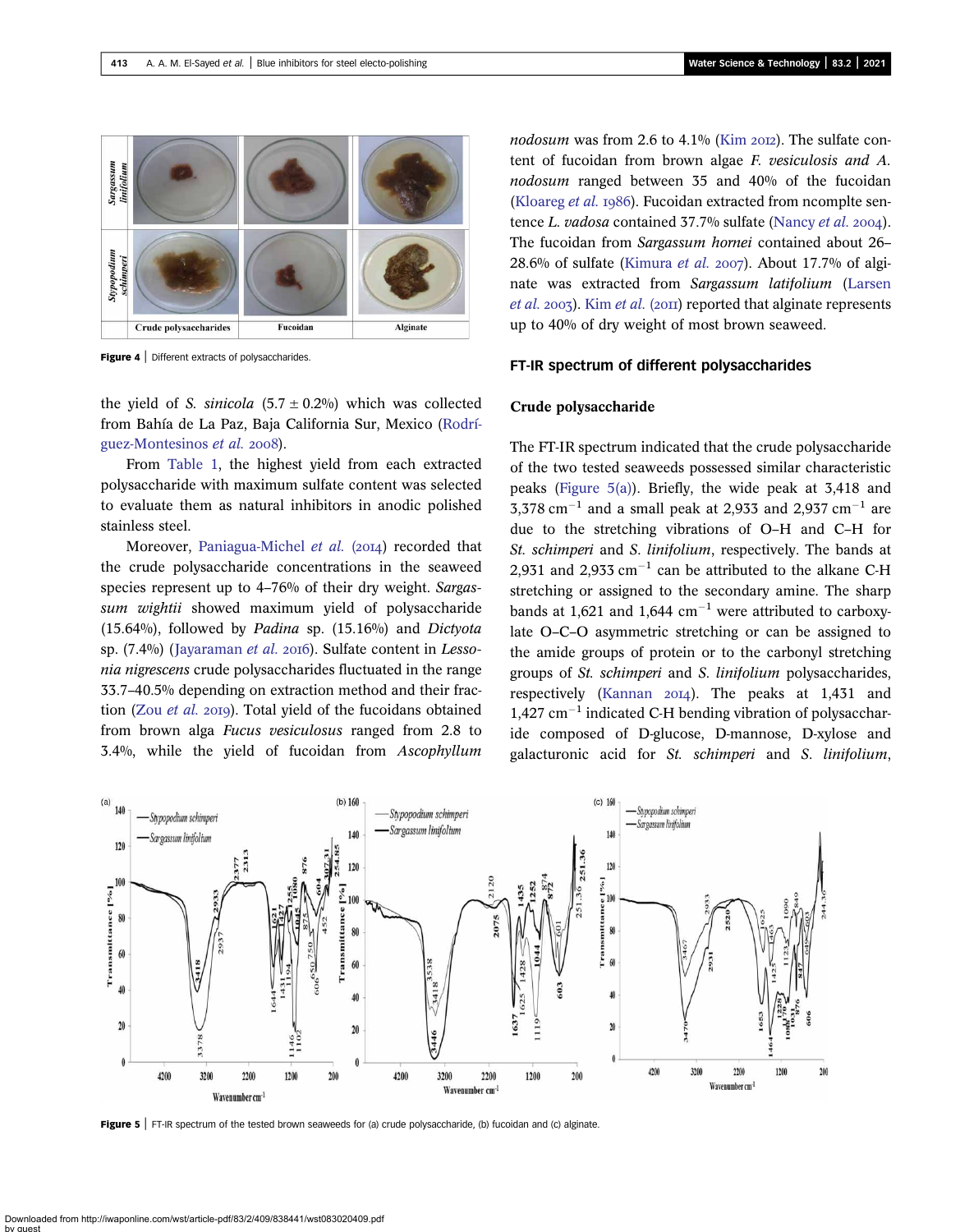respectively or assigned to COO group in alginate [\(Kannan](#page-14-0)  $20I<sub>4</sub>$ ). The spectrum of S. *linifolium* polysaccharide contained a short peak at  $1,255$  cm<sup>-1</sup> which was due to the presence of sulfated ester groups  $(S=O)$ , which is a characteristic component in fucoidan, and at 1,045 and  $1,080 \text{ cm}^{-1}$  which corresponded to the S=O stretch of the sulfated polysaccharides or the C-N stretching of aromatic amine group, whereas the band at  $1,102 \text{ cm}^{-1}$  in St. schimperi polysaccharides is allocated to C-O groups of polyols of polysaccharides ([Chandía & Matsuhiro](#page-14-0) 2008). A very strong band for both algae, characteristic for asymmetric stretching vibrations of the  $RO-SO<sub>3</sub>$ - bond of the sulfate groups, is found approximately in the range 1,146-1,020 cm<sup>-1</sup>. This band is slightly split, reflecting inner-sphere complexes (largely covalent in character). The bands in tested seaweeds at 875–876  $\rm cm^{-1}$  are assigned to  $C-O-SO<sub>4</sub>$  of sulfated polysaccharides ([Besednova](#page-14-0) et al.  $2010$ ; [Kannan](#page-14-0)  $2014$ ). All these suggested that the polysaccharide of both tested seaweeds may be fucoidan and alginate.

#### Fucoidan

On the basis of FT-IR analyses, although fucoidan spectra of tested brown seaweeds were similar, some differences in minor peak patterns were observed [\(Figure 5\(b\)\)](#page-4-0). A broad band at  $3,446 \text{ cm}^{-1}$ , assigned to the OH stretching vibrations, indicated the presence of moisture in the sample, as  $H<sub>2</sub>O$  contains O-H bonds that give a stretching vibration signal ([Silverstein & Webster](#page-15-0) 1998). A sharp intense band observed at 1,637 & 1,625 cm<sup>-1</sup> can be due to amide-I group, which is mainly related to stretching vibration mode of  $C=O$  [\(Pereira](#page-15-0) *et al.* 2003) and bands at 1,435  $\&$  1,428 cm<sup>-1</sup> were attributed to the presence of the asymmetrical bending vibration of  $CH<sub>5</sub>$  for S. linifolium & St. schimperi, respectively. The absorption at  $1,252$  cm<sup>-1</sup> of S. linifolium spectrum indicated sulfated ester groups  $(S=O)$  which are a characteristic component in fucoidan ([Silverstein & Webster](#page-15-0)1998). A very sharp band recorded at  $1,119 \text{ cm}^{-1}$  for *St. schimperi* represented RO-SO<sub>3</sub>-. It is noteworthy that an absorption small band at around 1,044 cm<sup>-1</sup> assigned to the  $SO_3$  group in fucoidan was detected only for S. linifolium. The spectrum of St. schimperi and S. linifolium showed a band at 872 and  $874 \text{ cm}^{-1}$ , respectively, assigned to the C-H deformation vibration of b-mannuronic acid residues ([Pereira](#page-15-0) et al.  $(2003)$  or pointing to  $C$ -O-SO<sub>4</sub> of fucoidan. The band at 601 and  $603 \text{ cm}^{-1}$  for *St. schimperi* and *S. linifolium* may be due to  $C=C-H$  stretching vibration. Therefore, the presence of  $SO_5$ ,  $CH_5$  and OH groups as well as C-O-S bonds enabled us to identify the extraction polysaccharide from two species as fucoidan (Lim [et al.](#page-15-0)  $20I4$ ).

#### Alginate

[Figure 5\(c\)](#page-4-0) shows the FT-IR spectra of the alginate extracted from St. schimperi and S.linifolium. The broad intense bands at 3,467 and 3,470  $\text{cm}^{-1}$  are assigned to the OH group of the alginate polysaccharides [\(El-Rafie](#page-14-0) et al. 2013). The bands at 2,931 and 2,933  $cm^{-1}$  can be attributed to the alkane C-H stretching or assigned to the secondary amine [\(El-Rafie](#page-14-0) et al. 2013). The bands  $1.625 \text{ cm}^{-1}$  in St. schimperi and  $1,653$  cm<sup>-1</sup> in S. linifolium related to carbonyl  $(C=O)$  group in alginate. The bands appearing at 1,463 and  $1,425 \text{ cm}^{-1}$  in *St. schimperi* and  $1,464 \text{ cm}^{-1}$  in S. linifolium are assigned to carboxyl (COOH) group pre-sent in the alginate [\(Sheng](#page-15-0) et al. 2004). The short band at  $1,228$  cm<sup>-1</sup> can be assigned to the C-O stretching vibration in S. linifolium, Bands at approximately 1,088–1,090 and  $1,031$  cm<sup>-1</sup> in both species correspond to mannuronic (M) and guluronic (G) units respectively, as observed by [Pereira](#page-15-0) et al. (2003) The bands at  $1,123$  cm<sup>-1</sup> in St. schimperi,  $1,170 \text{ cm}^{-1}$  in S. linifolium and  $1,088 1,090 \text{ cm}^{-1}$  in both tested algae correspond to C-O and C-C-H groups, respectively present in mannuronic and guluronic acids forming the alginate. Multiple very small peaks observed in the range 1,050 and 1,250  $\text{cm}^{-1}$  may be due to a bidentate binuclear (bridging) surface complex ([Nakamoto](#page-15-0) 1986). The band at 1,031 cm<sup>-1</sup> is attributed to alcohol groups in the alginate. The bands identified for mannuronic acid were at 849 cm<sup>-1</sup> in *St. schimperi* and at 876 and 847 cm<sup>-1</sup> in alginate of *S. linifolium*. Three bands  $(649 \text{ and } 603 \text{ cm}^{-1} \text{ in } St. \text{ *schimperi* and  $606 \text{ cm}^{-1}$  in$ S. linifolium) are related to vibration of the glycosidic bond (C-O-C) ([Campos-Vallette](#page-14-0) et al. 2010).

#### Leveling process (electro-polishing in  $H_3PO_4$ )

A typical polarization curve is obtained for an electrolyte consisting of orthophosphoric acid of concentrations ranging from 6 M to 14 M [\(Table 2\)](#page-6-0). The curve [\(Figure 6\)](#page-6-0) is divided into three parts, which are electrolytic etching, polishing and gas  $(O_2)$  evolution with pitting. The influence of  $H_5PO_4$  concentration on the limiting current  $(I_L)$  values can be clarified based on the mass transfer Equation (2)  $(Taha et al. 2013a. 2013b).$  $(Taha et al. 2013a. 2013b).$  $(Taha et al. 2013a. 2013b).$ 

$$
I_{L} = \frac{nZFD}{\delta} C_{Fe3+}
$$
 (2)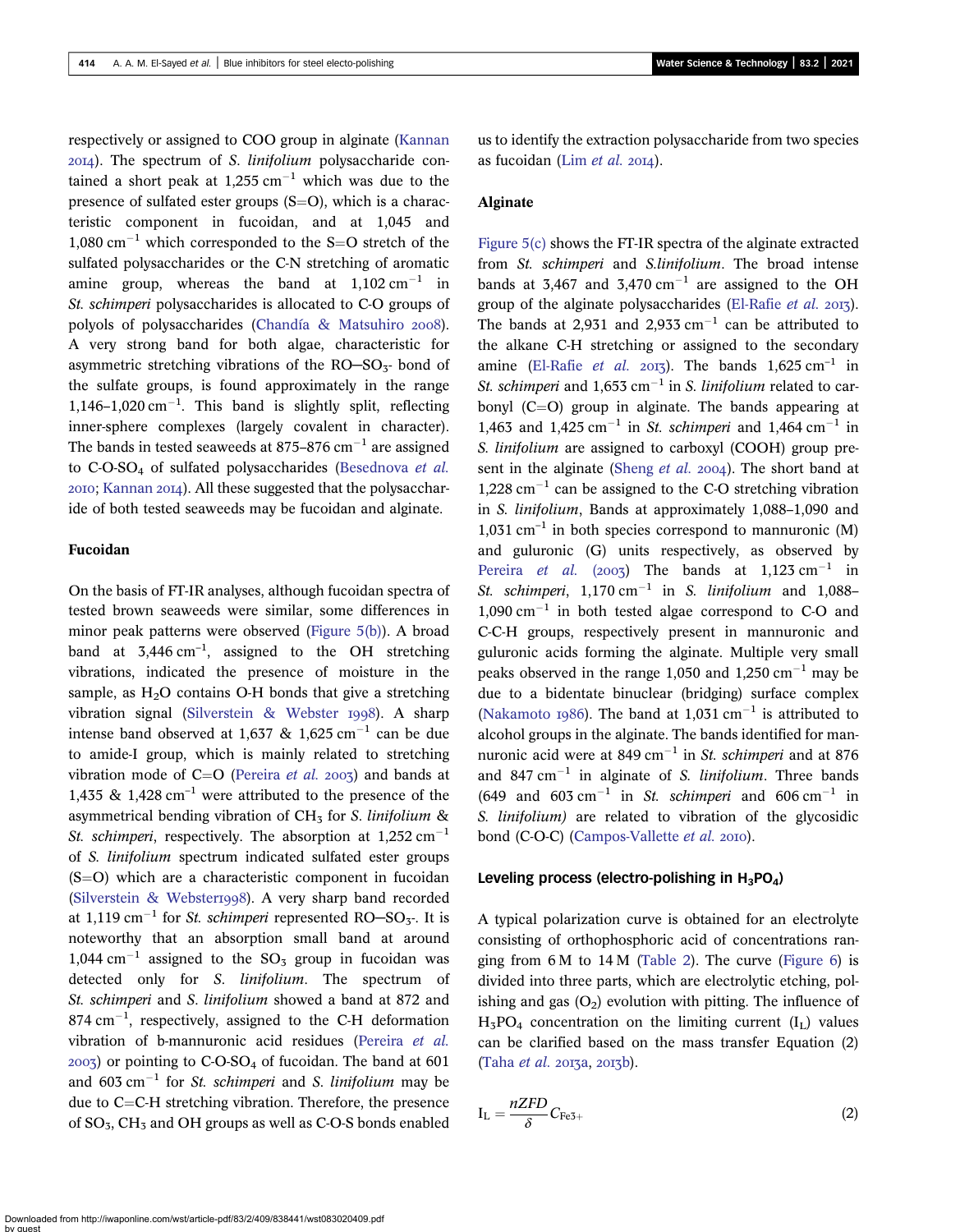<span id="page-6-0"></span>**Table 2** |  $H_3PO_4$  concentration effect on the C-steel anodic dissolution at 20 °C

| $H_3$ PO <sub>4</sub> conc.<br>(mol $L^{-1}$ ) | $I_1(A)$ | $10^3$ C $_{\rm Fe}^{3+}$<br>(mol cm $^{-3}$ ) | 10 ${}^6$ D (cm <sup>2</sup><br>$sec^{-1}$ | $\eta$ (gm cm <sup>-1</sup> sec <sup>-1</sup> ) |
|------------------------------------------------|----------|------------------------------------------------|--------------------------------------------|-------------------------------------------------|
| 6                                              | 0.52     | 1.00                                           | 4.15                                       | 1.891                                           |
| 8                                              | 0.45     | 0.99                                           | 3.61                                       | 4.211                                           |
| 10                                             | 0.31     | 0.82                                           | 3.35                                       | 5.750                                           |
| 12                                             | 0.26     | 0.80                                           | 1.03                                       | 6.220                                           |
| 14                                             | 0.07     | 0.76                                           | 0.93                                       | 14.35                                           |



Figure 6 | Polarization curve for vertical C-steel plate electro-dissolution at 20 $\degree$ C in the presence of different H<sub>3</sub>PO<sub>4</sub> concentrations.

where  $I_L =$  limiting current (A);  $Z =$  working area (cm<sup>2</sup>);  $n =$ charge of the ion involved;  $F =$  Faraday constant (C mol<sup>-1</sup>);  $D =$  diffusion coefficient of the rate-limiting species (cm<sup>2</sup> s<sup>-1</sup>);  $C_{Fe3+}$  = saturation concentration of iron

(mol  $L^{-1}$ ) of metal ions (Fe<sup>3+</sup>) in the solution for the salt film mechanism or bulk  $C$  of the acceptor species for acceptor mechanism; and  $\delta$  = thickness of the Nernst diffusion layer (cm).

The saturation solubility of FePO<sub>4</sub> decreases as  $H_5PO_4$ concentration increases (Table 2) resulting in reduction in  $I_L$ . Also, increasing  $H_3PO_4$  concentration leads to increase in solution viscosity (η) so diffusivity of  $Fe<sup>3+</sup>$  ion (D) will decrease and diffusion layer thickness  $(\delta)$  will increase resulting in reduction in  $I_L$  values. The limiting current performance through electro-polishing of C-steel in  $H_3PO_4$  (Figure 6) is owing to the certainty that metal dissol-ution is controlled by mass transport [\(Abouzeid](#page-13-0) 2016) during the process; reaction products diffusion is limited and is considered as the rate-determining step of overall reaction rate. The mechanism of precipitated salt film engages diffusion rate limiting of dissolving metal cations from the anode sur-face into solution bulk [\(Taha](#page-15-0) et al. 2020). At the  $I_L$  value, a saturated concentration of metallic cation thin salt film is present on the surface of the anode and determines the rate at which metal ions depart the anode surface.

#### Structure effect of different polysaccharides

The influence of different polysaccharide extracts from tested seaweeds on the values of  $I_L$ , which determines the electro-polishing rate, has been investigated from the anodic polarization curves for carbon steel at 8 M  $H_3PO_4$  and 20 °C. Figure 7 shows the anodic polarization curves in absence and presence of various concentrations



Figure 7 | The anodic polarization curves in absence and presence of various concentrations of alginate at 20  $^{\circ}$ C.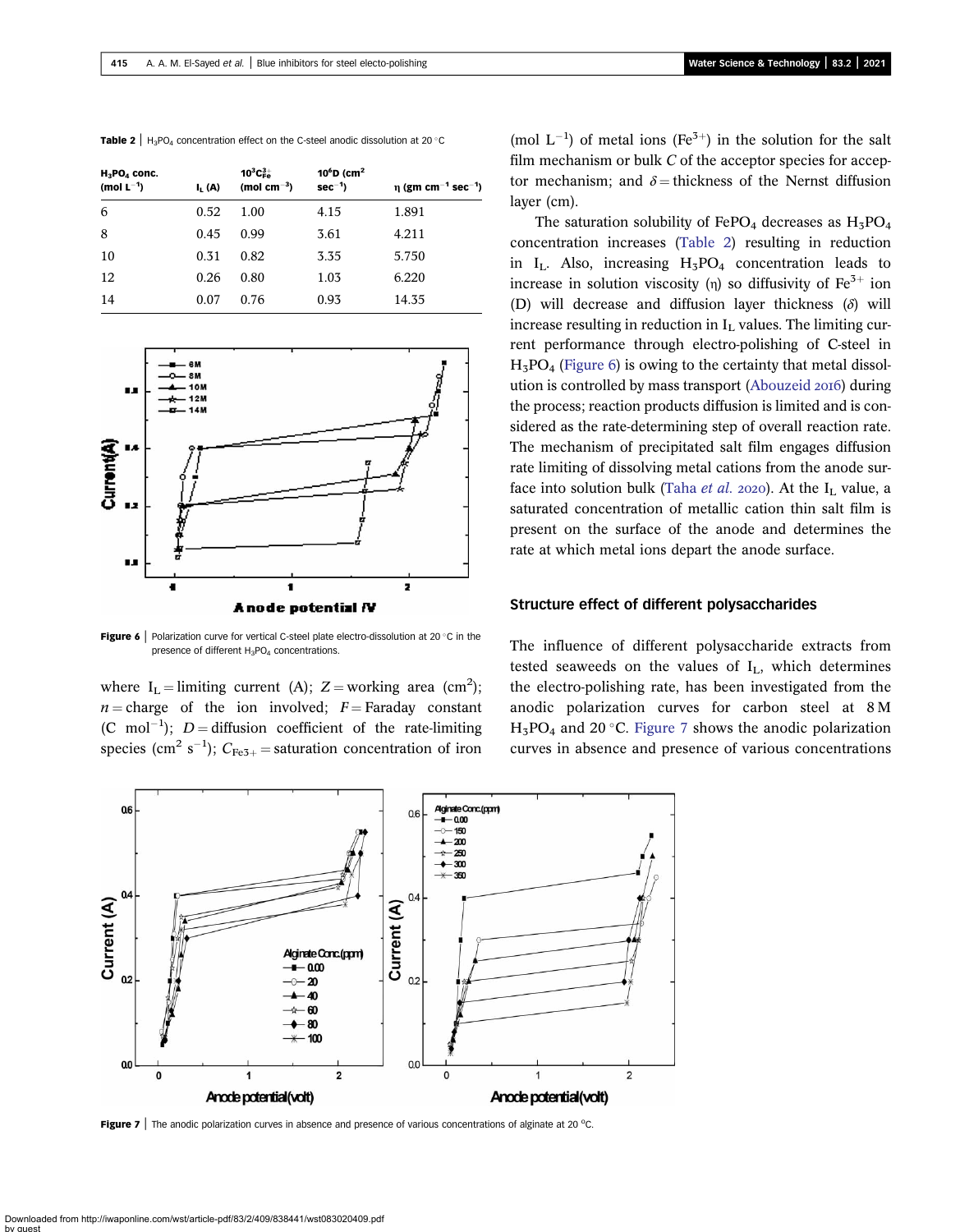|                  | 20 °C    |         | 30 °C    |       | 40 °C    |       | $50^{\circ}$ C |       |
|------------------|----------|---------|----------|-------|----------|-------|----------------|-------|
| Conc. (ppm)      | $I_L(A)$ | IE%     | $I_L(A)$ | IE%   | $I_L(A)$ | IE%   | $I_L(A)$       | IE%   |
| Polysaccharide   |          |         |          |       |          |       |                |       |
| 0                | 0.461    |         | 0.505    |       | 0.562    |       | 0.612          |       |
| 20               | 0.422    | 8.46    | 0.463    | 8.32  | 0.52     | 7.47  | 0.582          | 4.9   |
| 40               | 0.41     | 11.06   | 0.44     | 12.87 | $0.5\,$  | 11.03 | 0.563          | 8.01  |
| 60               | 0.4      | 13.23   | 0.43     | 14.85 | 0.48     | 14.59 | 0.541          | 11.6  |
| $80\,$           | $0.38\,$ | 17.57   | 0.41     | 18.81 | 0.462    | 17.79 | 0.521          | 14.87 |
| 100              | 0.362    | 21.48   | 0.4381   | 13.25 | 0.443    | 21.17 | $0.5\,$        | 18.3  |
| 150              | 0.331    | 28.2    | 0.365    | 27.72 | 0.403    | 28.29 | 0.481          | 21.41 |
| 200              | 0.291    | 36.88   | 0.342    | 32.28 | 0.362    | 35.59 | 0.441          | 27.94 |
| 250              | 0.245    | 46.85   | $0.3\,$  | 40.59 | 0.345    | 38.61 | 0.4            | 34.64 |
| 300              | 0.185    | 59.87   | 0.25     | 50.5  | $0.3\,$  | 46.62 | 0.35           | 42.81 |
| 350              | 0.135    | 70.72   | $0.2\,$  | 60.4  | 0.242    | 56.94 | 0.3            | 50.98 |
| Fucoidan         |          |         |          |       |          |       |                |       |
| 0                | 0.461    |         | 0.505    |       | 0.562    |       | 0.612          |       |
| 20               | 0.4      | 13.23   | 0.453    | 10.3  | $0.51\,$ | 9.25  | 0.562          | 8.17  |
| 40               | 0.39     | 15.4    | 0.43     | 14.85 | $0.5\,$  | 11.03 | 0.544          | 11.11 |
| 60               | 0.38     | 17.57   | 0.41     | 18.81 | 0.475    | 15.48 | 0.525          | 14.22 |
| $80\,$           | $0.37\,$ | 19.74   | 0.4      | 20.79 | 0.46     | 18.15 | $0.5\,$        | 18.3  |
| 100              | 0.342    | 25.81   | 0.381    | 24.55 | 0.433    | 22.95 | 0.488          | 20.26 |
| 150              | $0.3\,$  | 34.92   | 0.345    | 31.68 | 0.393    | 30.07 | 0.466          | 23.86 |
| 200              | 0.288    | 37.53   | 0.312    | 38.22 | 0.355    | 36.83 | 0.425          | 30.56 |
| 250              | 0.222    | 51.84   | $0.28\,$ | 44.55 | 0.325    | 42.17 | 0.386          | 36.93 |
| 300              | 0.162    | 64.86   | 0.244    | 51.68 | 0.289    | 48.58 | 0.35           | 42.81 |
| 350              | $0.12\,$ | 73.97   | 0.185    | 63.37 | 0.233    | 58.54 | 0.285          | 53.43 |
| Alginate         |          |         |          |       |          |       |                |       |
| $\boldsymbol{0}$ | 0.461    |         | 0.505    |       | 0.562    |       | 0.612          |       |
| 20               | 0.443    | $3.9\,$ | 0.483    | 4.36  | 0.532    | 5.34  | $0.6\,$        | 1.96  |
| 40               | 0.431    | 6.51    | 0.466    | 7.72  | 0.515    | 8.36  | 0.582          | 4.9   |
| 60               | 0.421    | 8.68    | 0.448    | 11.29 | $0.5\,$  | 11.03 | 0.562          | 8.17  |
| $80\,$           | $0.4\,$  | 13.23   | 0.423    | 16.24 | 0.482    | 14.23 | 0.551          | 9.97  |
| 100              | 0.382    | 17.14   | 0.4      | 20.79 | 0.463    | 17.62 | 0.535          | 12.58 |
| 150              | 0.342    | 25.81   | 0.383    | 24.16 | 0.423    | 24.73 | 0.492          | 19.61 |
| 200              | 0.304    | 34.06   | 0.352    | 30.3  | 0.392    | 30.25 | 0.452          | 26.14 |
| 250              | 0.253    | 45.12   | 0.312    | 38.22 | 0.355    | 36.83 | 0.416          | 32.03 |
| 300              | $0.2\,$  | 56.62   | 0.267    | 47.13 | 0.319    | 43.24 | 0.367          | 40.03 |
| 350              | 0.153    | 66.81   | 0.218    | 56.83 | 0.267    | 52.49 | 0.322          | 47.39 |

<span id="page-7-0"></span>Table 3 | Values of limiting current (I<sub>L</sub>) and inhibition efficiency percentage (IE%) for electro-polishing of steel in 8 M H<sub>3</sub>PO<sub>4</sub> in the absence and presence of different polysaccharide extract at different temperatures

of alginate for example, but polarization curves of other extracts are not shown. Table 3 gives the relation between IL, percentage of inhibition efficiency (IE%) and different concentrations of different polysaccharide. It was found

that the limiting current decreases with increasing the concentration of different extracted polysaccharides (addition of crude polysaccharide, fucoidan and alginate to electro-polishing bath led to retardation in electro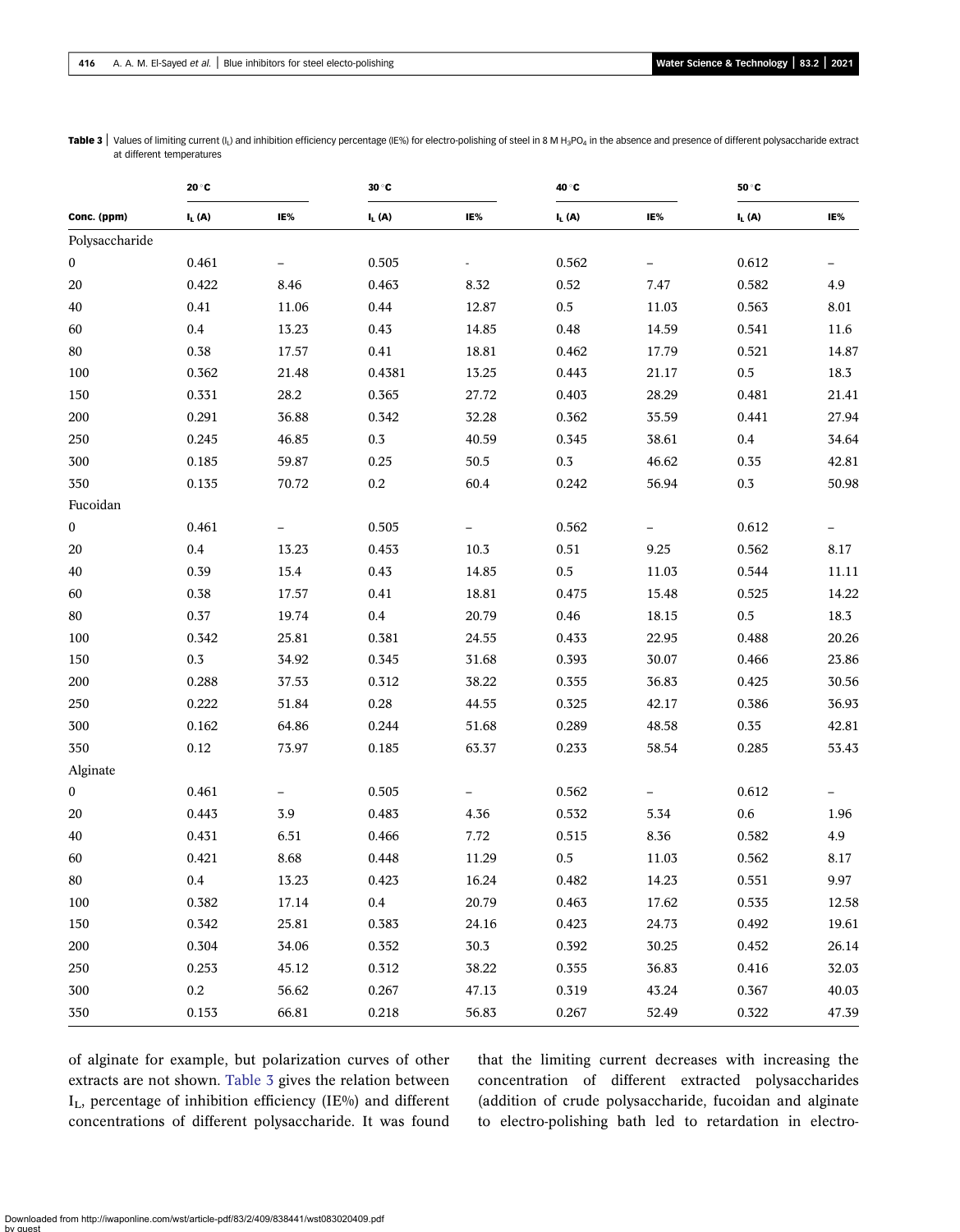polishing rate). It was found that values of IE% were dependent on the type of polysaccharides and their concentrations. IE% for the electro-polishing reaction is calculated from the relation [\(Taha](#page-15-0) et al.  $2013a$ ,  $2013b$ ):

$$
IE^{0/0} = [(I_{L})_{0} - (I_{L})/(I_{L})_{0}] \times 100
$$
\n(3)

where  $(I_L)$ <sub>0</sub> and  $(I_L)$  are the limiting current in absence and presence of different polysaccharides respectively.

Figure 8 shows the relation between IE% in the rate of the electro-polishing reaction and different concentrations of all polysaccharides at 8 M  $H_3PO_4$  and 20 °C. It is observed that:

- the percentage inhibition efficiency increases as the concentrations of all these polysaccharides increase at all concentrations studied
- the order of extract inhibition is as follows: fucoidan > crude polysaccharide > alginate

It can be seen from [Table 3](#page-7-0) and Figure 8 that the anodic limiting current decreases as different polysaccharides concentrations increase at all concentrations studied  $(20-350 \text{ ppm})$  and IE% increases as the concentrations of all these polysaccharides increase; hence, the electropolishing process of steel is decreased consequently. This may be attributed to the following facts.

• Adsorption of these additives on the steel anodic surface may form an adsorbed layer at the steel anodic surface; which leads to decrease in the diffusivity of  $Fe^{2+}$  ions and an increase in the resistance to the rate of mass transfer of  $\text{Fe}^{2+}$  from anode surface to bulk solution; hence, the rate of steel electro-polishing will be decreased. Also adsorption of the additives on the steel surface depends mainly on their structure [\(Abdel Rahman](#page-13-0) et al. 2015).

led to a hindrance in flow of solution via the anodic surface, thus limiting current value decreases [\(Abdel](#page-13-0) [Rahman](#page-13-0)  $et$  al. 2015).

- The chemical composition of fucoidan is different from that of other additives; it contains a large number of pyranoid units with polycentric adsorption positions (containing S and O atoms). These features would give the compound the following abilities: adsorption on the metal–solution interface through the electrostatic attraction between the charged metal and the charged inhibitor molecules, dipole-type interaction between unshared electron pairs in the compounds and the metal,  $\pi$  electron interaction with the metal, and inte-gration of all of the above [\(Abouzeid](#page-13-0) 2016).
- The structure of fucoidan contains higher density of  $SO<sub>3</sub>$ and OH groups than other additives, that bind with iron ions. This gives the advantage to retard the aggressive attack of ions by acid and the dissolution of working electrode ([Awad](#page-14-0) et al. 2010).
- The presence of sulfated ester groups  $S=O$  at the equatorial position of fucoidan maybe decreased the interaction between anode metal and acid medium through binding with metal ions [\(Abouzeid](#page-13-0) 2016). The glycosidic bonds between pyranoid rings and the hydrogen bonds formed with water molecules through the large numbers of hydroxyl groups in the case of fucoidan would require higher energy for the bonds to break, which leads to decrease in the mobility and the diffusivity of iron ions, with a consequent decrease in the rate of electro-polishing (Lim [et al.](#page-15-0) 2014).

# Background of anodic dissolution mechanisms of iron



Increase of solution viscosity in presence of these compounds reduces electric conductivity of  $Fe<sup>2+</sup>$  ions; this

The mechanisms of active dissolution of iron (Figure 9) have been proposed in numerous papers, and they were summarized by (Vracar  $\&$  Drazic 1992).



Figure 8 | Relation between IE% and concentrations of crude polysaccharide, fucoidan and alginate at 8 M  $H_3PO_4$  and 20 °C.

**Figure 9** | Mechanisms of active iron dissolution.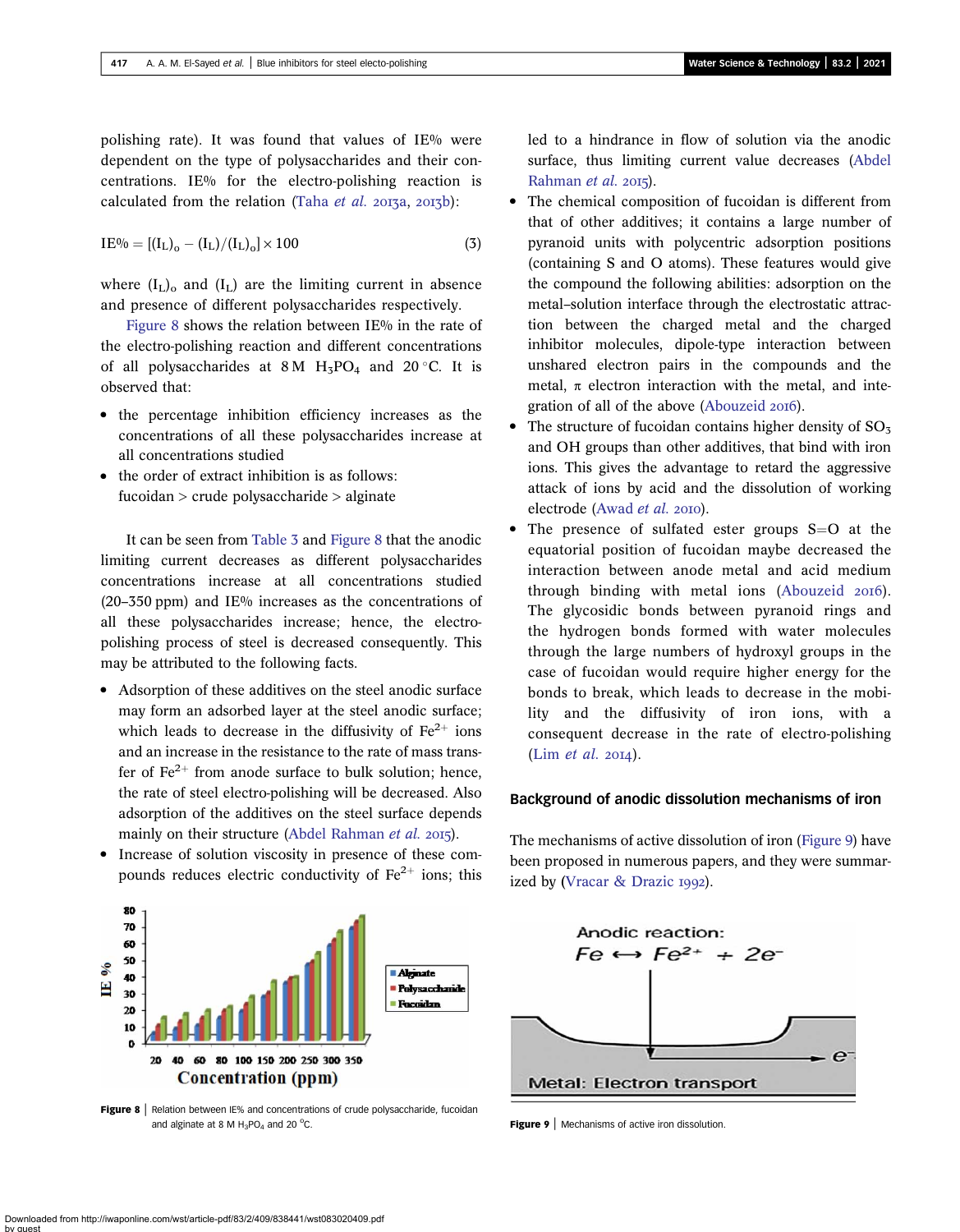<span id="page-9-0"></span>As the first stage, FeOH(ads) forms and covers the surface.

From polarization measurements and reaction orders with respect to hydroxide ions ([Allam](#page-14-0) *et al.* 1997), Heusler has proposed a catalytic mechanism:

$$
Fe + OH^- = FeOH(ads) + e^{-e}
$$
 (4)

 $FeOH(ads) + Fe + OH^- = FeOH^+ + FeOH(ads) + 2e^ (5)$ 

$$
\text{FeOH}^+ = \text{Fe}^{+2} + \text{OH}^- \tag{6}
$$

The second step is catalytic and neither consumes nor produces the adsorption species.

In contrast [Bockris & Reddy \(](#page-14-0)2002) obtained kinetic data different from those of Heusler and proposed a catalytic consecutive-step (or non-catalyzed) mechanism:

 $\text{Fe} + \text{OH}^- = \text{FeOH}(\text{ads}) + \text{e}^ \overline{\hspace{1cm}}$  (7)

 $FeOH(ads) = FeOH<sup>+</sup> + e<sup>-</sup>$  $\overline{\hspace{1cm}}$  (8)

$$
\text{FeOH}^+ = \text{Fe}^{+2} + \text{OH}^- \tag{9}
$$

In both mechanisms, the second step is considered as the rate-determining step and the first and the third steps are postulated to be in pseudo-equilibrium. On the basis of polarization experiments, Lorenz observed both sets of kinetic parameters depending upon the crystal imperfections of the electrode materials (Choi  $& Kim 2000$ ).

#### Temperature influence and activation parameters

The influence of temperature range (20–50  $\degree$ C) on the value of the limiting current, which determines the steel electropolishing rate, and (IE%) was studied in the absence and presence of different concentrations of the studied polysaccharides extract as shown in [Table 3](#page-7-0). Results obtained indicate that  $I_L$  increases with increasing temperature for different concentrations of tested polysaccharides, with a consequent increase in the rate of electro-polishing process of iron, while IE% decreases with temperature increase ([Abdel Rahman](#page-13-0) et al. 2015). This increase in  $I_L$  may be attributed to the fact that as the temperature increases, the solution viscosity decreases; hence the diffusivity (D) of  $Fe<sup>2+</sup>$  increases, which leads to increase in  $I<sub>L</sub>$  and the elec-tro-polishing rate ([Abdel Rahman](#page-13-0) et al. 2015).

The retardation in IE% with increase in temperature relates to the fact that raising the temperature of the system lowers the surface coverage of metal surface by inhibitor; therefore the inhibiting effect decreases, which leads to desorption [\(Akalezi](#page-13-0) et al. 2012; [Abouzeid](#page-13-0) 2016).

Activation parameters of electrochemical polishing process are very useful for understanding the adsorption inhibitor mechanism on metal surface ([Abouzeid](#page-13-0) 2016). The data of activation energy  $(E_a)$ , and changes in enthalpy  $\Delta H^*$ , entropy  $\Delta S^*$  and free energy  $\Delta G^*$  of activation for steel anodic polishing process in absence and presence of the studied blue inhibitor were calculated by the following equations and are presented in Table 4.

 $E_a$  is estimated by linear integrated form of the Arrhenius equation:

$$
\ln I_{\rm L} = \ln A - E_{\rm a}/RT \tag{10}
$$

Plotting of  $\ln I_1$  versus 1/T gives a straight line with slope equal to  $-E_a/R$ , from which  $E_a$  can be calculated, Figure 10.

 $\Delta H^*$ ,  $\Delta S^*$  and  $\Delta G^*$  are determined by the activation state equation:

$$
I_{L} = (RT/Nh)exp(\Delta S^*/R)exp(-\Delta H^*/RT)
$$
\n(11)

$$
\Delta G^* = \Delta H^* - T \Delta S^* \tag{12}
$$

where  $I_L$  is the limiting current obtained from the polarization curves, A is the Arrhenius pre-exponential factor, R

Table 4 | Activation energy and activation parameters in absence and presence of 20 ppm of different polysaccharides at 8 M H<sub>3</sub>PO<sub>4</sub>

| <b>Compounds</b>     | ∧н*  | $-\Delta S^*$<br>(kJ mol <sup>-1</sup> ) (J mol <sup>-1</sup> K <sup>-1</sup> ) (kJ mol <sup>-1</sup> ) (kJ mol <sup>-1</sup> ) | ΛG*   | E <sub>a</sub> |
|----------------------|------|---------------------------------------------------------------------------------------------------------------------------------|-------|----------------|
| Blank                | 4.97 | 234.26                                                                                                                          | 68.64 | 7.53           |
| Alginate             | 5.34 | 233.38                                                                                                                          | 68.39 | 7.90           |
| Crude polysaccharide | 5.93 | 231.77                                                                                                                          | 67.92 | 8.49           |
| Fucoidan             | 6.41 | 230.48                                                                                                                          | 67.54 | 8.97           |



Figure 10 | The Arrhenius plot of the electro-polishing process for steel electrode in 8 M H<sub>3</sub>PO<sub>4</sub> in absence and presence of different polysaccharide.

Downloaded from http://iwaponline.com/wst/article-pdf/83/2/409/838441/wst083020409.pdf by guest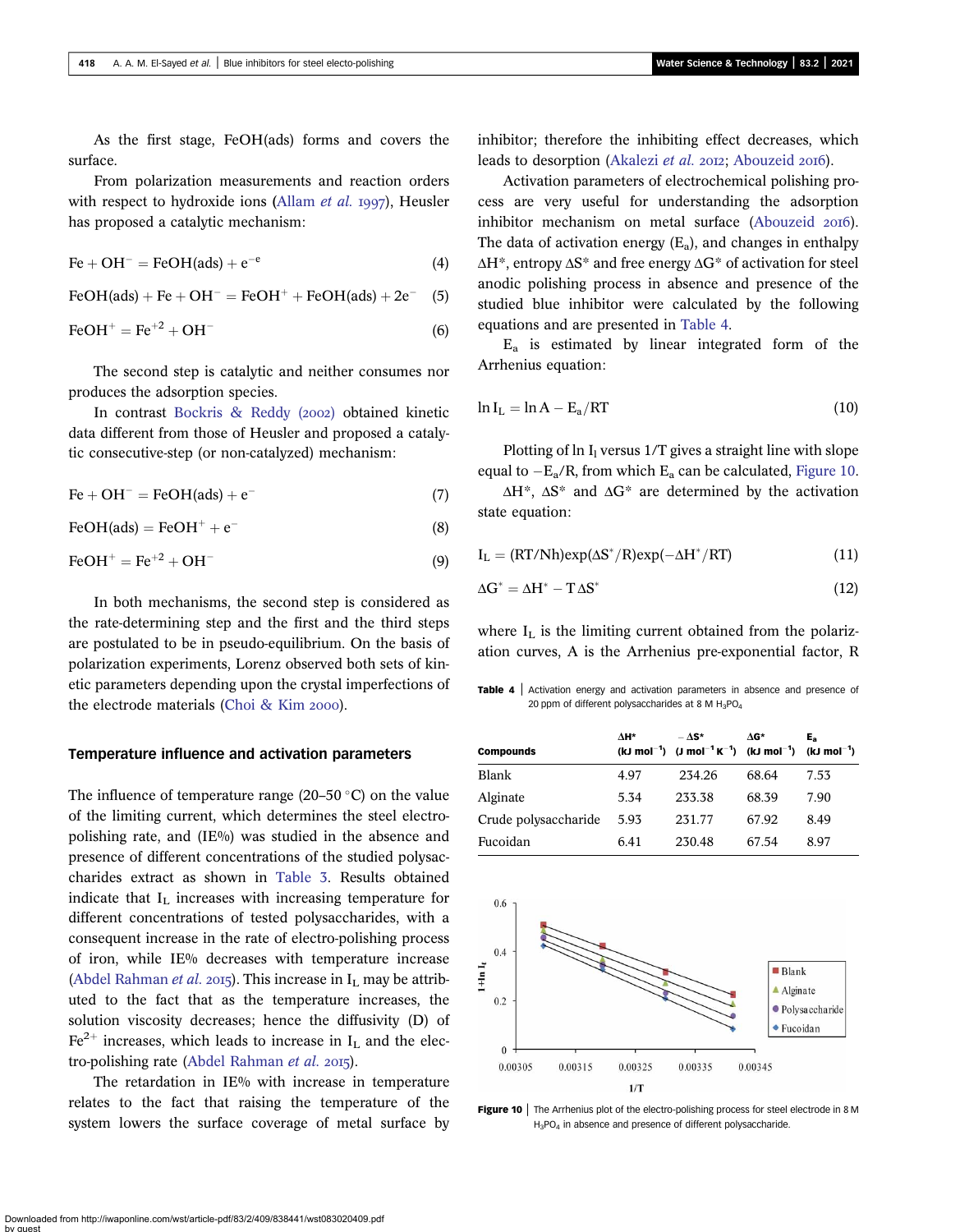<span id="page-10-0"></span>is the universal gas constant, T is the absolute temperature, N is Avogadro's number and h is Plank's constant.

The plot of ln  $(I_L/T)$  against 1/T gives a straight line with slope of  $-\Delta H^* / R$  and intercept ln  $(R/Nh) + \Delta S^* / R$ (Figure 11) from which the values of  $\Delta S^*$  and  $\Delta H^*$  were evaluated.



**Figure 11** | Plots of ln (I<sub>I</sub>/T) versus 1/T for steel electro-polishing in 8 M H<sub>3</sub>PO<sub>4</sub> in absence and presence of different polysaccharide.

From [Table 4](#page-9-0) it is seen that the values of  $E_a$  are higher in the presence of fucoidan, crude polysaccharide and alginate than that of the blank indicating that the steel electro-polishing is inhibited by these compounds via formation of electrostatic film during the phenomenon of physical adsorption [\(Popova](#page-15-0) et al. 2003). Also,  $E_a$  value follows the order fucoidan > polysaccharide > alginate > blank, which indicates that fucoidan is a greater inhibitor that retarded anodic polishing through creating a physical barrier to charge and mass transfer of ions via an adsorption mechan-ism [\(Taha](#page-15-0)  $et$   $al.$  2020).

The higher values of  $\Delta H^*$  in presence of extracted inhibitor than the value for blank solution reveals that these additives enhance the height energy barrier of the carbon steel electro-polishing reaction ([Popova](#page-15-0) et al. 2003).

The large and negative values of  $\Delta S^*$  in the absence and presence of additive inhibitor pointed to a greater order produced during the process of activation. This can be explained by the formation of an activated complex in the



Figure 12 | Langmuir isotherm for crude polysaccharide, fucoidan and alginate at 8 M H<sub>3</sub>PO<sub>4</sub> and 20 °C.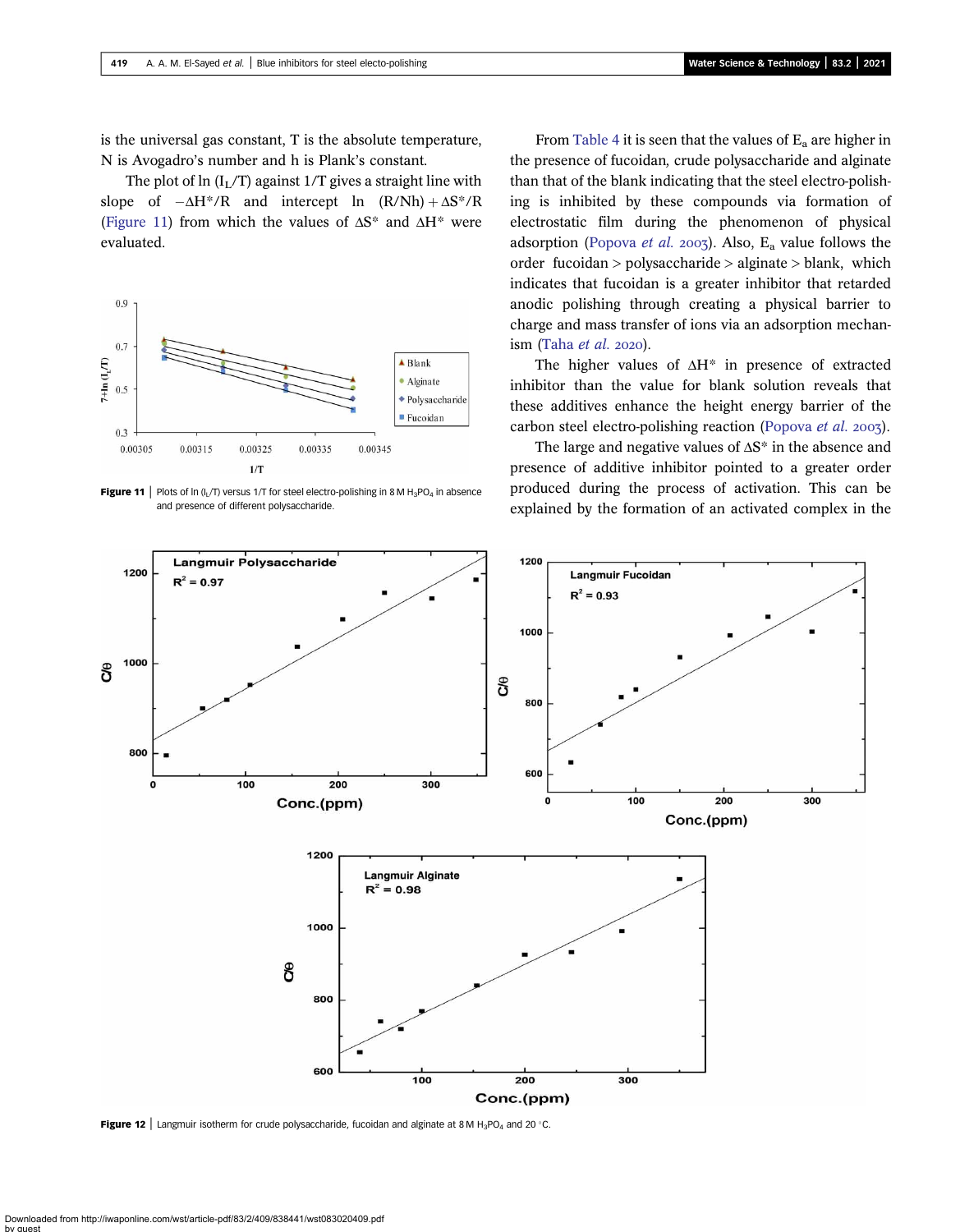<span id="page-11-0"></span>rate-determining step which represents fixation with consequent loss in the degrees of freedom of the system during the process (Taha [et al.](#page-15-0) 2013a, 2013b).

The ΔG\* values in absence and presence of these additives are attributed largely to the general linear compensation between  $\Delta H^*$  and  $\Delta S^*$  for the given temperature and not dependence on composition of these compounds ([Abouzeid & Abubshait](#page-13-0) 2020).

# IE%/100) were fitted to different adsorption isotherm models, and the best results judged by the correlation coefficient  $(R^2)$  were obtained with the Langmuir isotherm. According to this isotherm the surface coverage is related to concentration inhibitor via this equation [\(Khadraoui](#page-14-0)  $et al. 20I4$  $et al. 20I4$ :

$$
Langmuir: C/\theta = 1/K + C \tag{13}
$$

Adsorption isotherms

Adsorption isotherms give information about the interaction among adsorbed molecules themselves as well as their interactions with the metal surface. Surface coverage (θ) values were evaluated from the gravimetric measurements assuming a direct relationship between inhibition efficiency and surface coverage. The surface coverage values (defined as

where C is the concentration of blue inhibitor; K is the equilibrium constant of adsorption process.

It is noticed from [Figure 12](#page-10-0) that the relation between C/θ and C yielded straight lines for crude polysaccharide, fucoidan and alginate with a very good correlation coefficient (0.97, 0.93 and 0.98) and slopes (1.13, 1.33 and 1.32) respectively. This result indicates that the adsorption of compounds under consideration on the metal–phosphoric acid



Figure 13 | Kinetic-thermodynamic model for polysaccharide, fucoidan and alginate at 8 M H<sub>3</sub>PO<sub>4</sub> and 20 °C.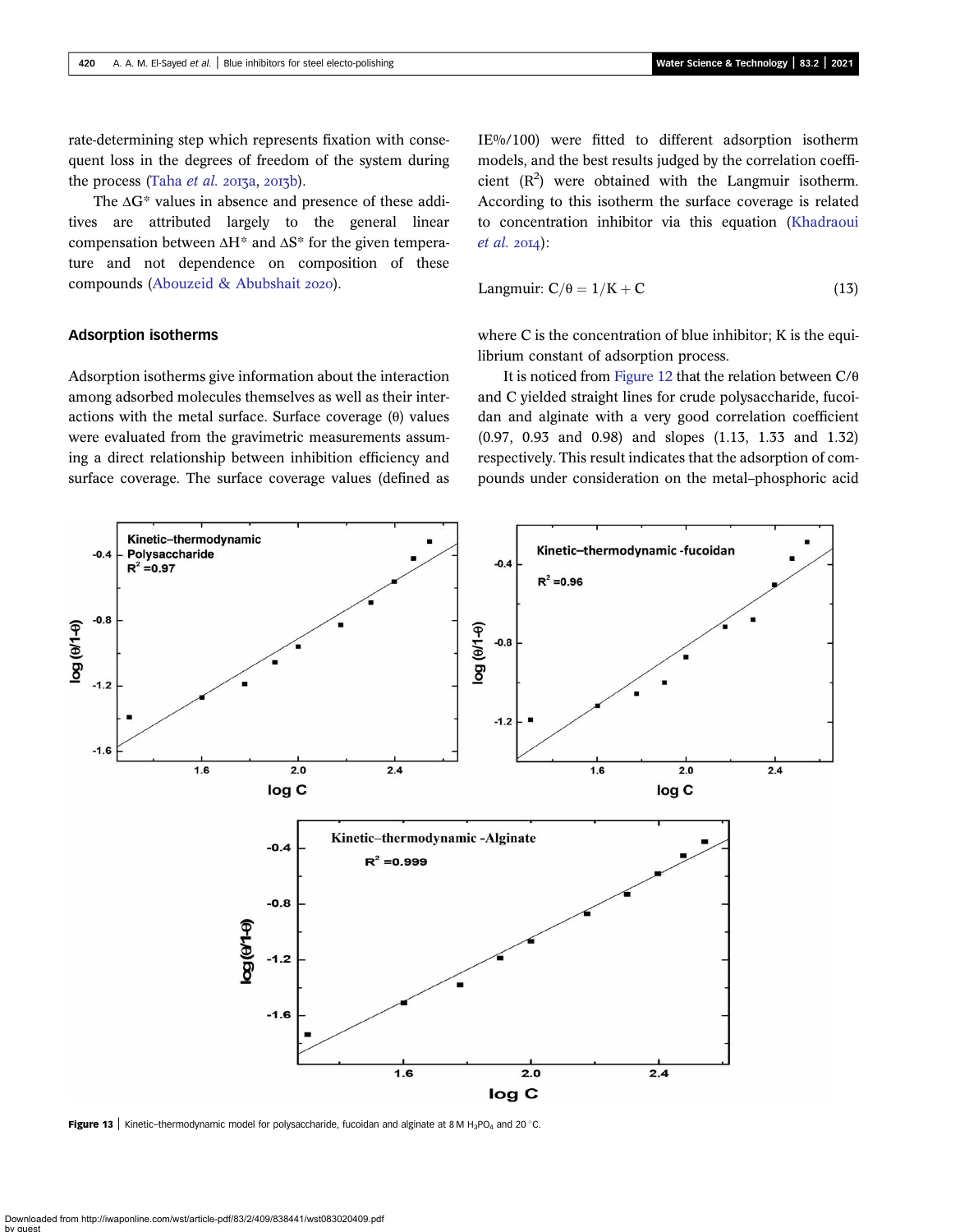<span id="page-12-0"></span>

Figure 14 | SEM before and after electro-polishing in the absence and in presence of different concentrations of crude polysaccharide, fucoidan and alginate extract. (a) Raw sample before polishing. (b) After electro-polishing without addition (blank). (c) After electro-polishing + 40 ppm polysaccharide. (d) After electro-polishing + 350 ppm polysaccharide. (e) After electro-polishing + 40 ppm fucoidan. (f) After electro-polishing + 350 ppm fucoidan. (g) After electro-polishing + 40 ppm alginate. (h) After electro-polishing + 350 ppm alginate.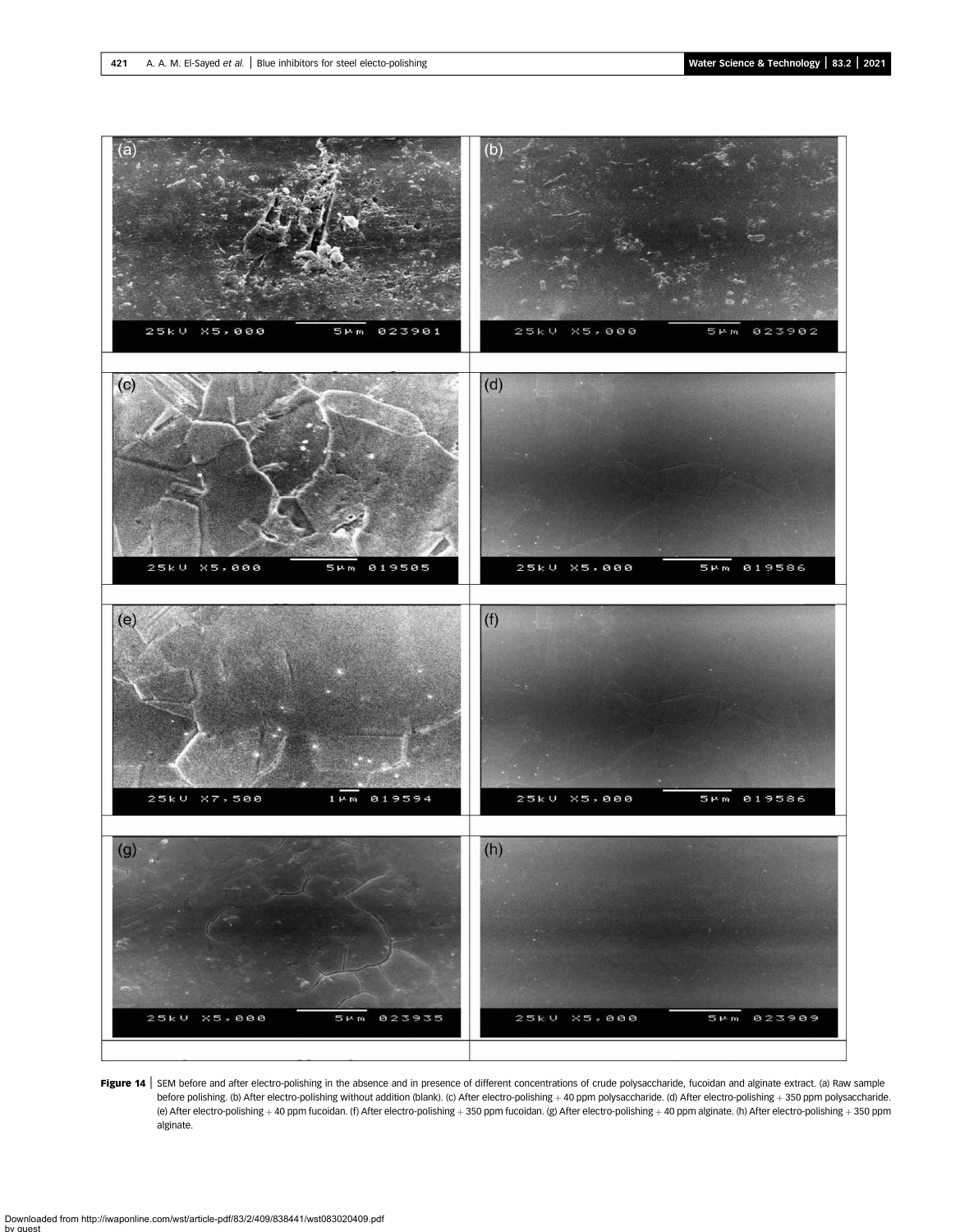<span id="page-13-0"></span>medium interface follows the Langmuir adsorption isotherm. The variations of surface coverage with concentration of extracts are shown in [Figure 12.](#page-10-0) These curves represent adsorption isotherms that are characterized by first sharp rising part followed by another gradual rising part indicating formation of a mono-layer adsorbate film on the steel surface (Taha [et al.](#page-15-0)  $2013a$ ,  $2013b$ ).

The kinetic–thermodynamic model is given by:

$$
K(C)^{y} = (\theta/1 - \theta) \tag{14}
$$

[Figure 13](#page-11-0) shows the linear fitting of extracts results according to kinetic–thermodynamic model. The y value indicates the number of molecules occupying one active site. The increase of y value in the presence of crude polysaccharide, fucoidan and alginate in medium (0.94, 0.88 and 1.14) indicates that a larger number of extracted molecules occupy one active site and this behavior confirmed the result obtained from Langmuir (Taha [et al.](#page-15-0) 2013a,  $20I\overline{3}b$ ).

#### Scanning electron microscopy (SEM)

SEM was used to investigate the surface morphology of the steel sheet in 8 M H<sub>3</sub>PO<sub>4</sub> at 20 °C. Micrographs of the specimens before and after electro-polishing in the absence and in the presence of different concentrations of polysaccharide, fucoidan and alginate extract under investigation are shown in [Figure 14.](#page-12-0)

An uneven and damaged surface and also large deep pits are clearly seen in the raw sample, [Figure 14\(a\)](#page-12-0). After electro-polishing in 8 M  $H_3PO_4$ , the surface texture was enhanced to some extent, Figure  $14(b)$  (Taha [et al.](#page-15-0) 2013a, 2013b).

After addition of low concentration (40 ppm) of polysaccharide, fucoidan and alginate extract ([Figure 14\(c\),](#page-12-0) [14\(e\)](#page-12-0) and  $14(g)$ ) it is observed that grain boundaries are the most common shape represented on the sample, and deep cavities were also found, but after the addition of high concentration (350 ppm) of polysaccharide, fucoidan and alginate extract [Figure 14\(d\)](#page-12-0), [14\(f\)](#page-12-0) and [14\(h\)](#page-12-0) grain boundaries are also shown but the surface appears more uniform and smooth and improvement of the surface texture takes place which may be attributed to adsorption of polysaccharide, fucoidan and alginate on steel surface; high viscosity of extracts decrease the aggressive attack of acid for steel sheet and presence of a high density of OH groups retarded randomness of anodic electro-polishing of steel (Abdel Rahman  $et$  al. 2015).

# **CONCLUSIONS**

- Extracts of different polysaccharides (crude polysaccharide, fucoidan and alginate) under investigation were used as a blue inhibitor for electro-polishing of anodic carbon steel.
- IE% increases as the concentrations of all these polysaccharides increase, and the electro-polishing process of steel is decreased consequently.
- Fucoidan is more inhibitory than the other extracts owing to the chemical composition of fucoidan (negatively charged poly center sites due to high sulfate content) being different from the other compounds, which was proved by FT-IR and value of  $E_a$ .
- Mechanism of anodic steel electro-polishing in presence of previous additives followed physical adsorption, which was confirmed by the activation energy values.
- The adsorption of these extracts onto steel sheet obeyed Langmuir and kinetic adsorption models.
- Finally, steel surface at high concentrations of different polysaccharides during anodic polishing became more smooth and bright, which was confirmed by SEM, suggesting that blue sorption inhibitors were present on the steel metal.

# DATA AVAILABILITY STATEMENT

All relevant data are available from an online repository or repositories: [http://researchdata.4tu.nl/en/home/.](http://researchdata.4tu.nl/en/home/)

# **REFERENCES**

- Abdel Rahman, H. H., Seleim, M. S., Hafez, A. M. & Helmy, A. A. [Study of electropolishing inhibition of steel using natural](http://dx.doi.org/10.1080/17518253.2015.1111430) [products as a green inhibitor in ortho-phosphoric acid.](http://dx.doi.org/10.1080/17518253.2015.1111430) Green Chemistry Letters and Reviews 8, 88–94.
- Abouzeid, F. M. 2016 [Comparison between electropolishing](http://dx.doi.org/10.20964/2016.08.20) [behavior of copper and mild steel in the presence of lactic](http://dx.doi.org/10.20964/2016.08.20) [and mandolic acid.](http://dx.doi.org/10.20964/2016.08.20) International Journal of Electrochemical Science 11, 7269–7281.
- Abouzeid, F. M. & Abubshait, H. A. 2020 [A study of vitamin B](http://dx.doi.org/10.1016/j.arabjc.2018.06.011) [influence on the morphology, roughness, and reflectance of](http://dx.doi.org/10.1016/j.arabjc.2018.06.011) electropolished aluminum in  $H_3PO_4-H_2SO_4$  [mixture.](http://dx.doi.org/10.1016/j.arabjc.2018.06.011) Arabian Journal of Chemistry 13, 2579–2595.
- Akalezi, C. O., Enenebaku, C. K. & Oguzie, E. E. 2012 [Application](http://dx.doi.org/10.1186/2228-5547-3-13) [of aqueous extracts of coffee senna for control of mild steel](http://dx.doi.org/10.1186/2228-5547-3-13) [corrosion in acidic environments](http://dx.doi.org/10.1186/2228-5547-3-13). International Journal of Industrial Chemistry 3, 13–25.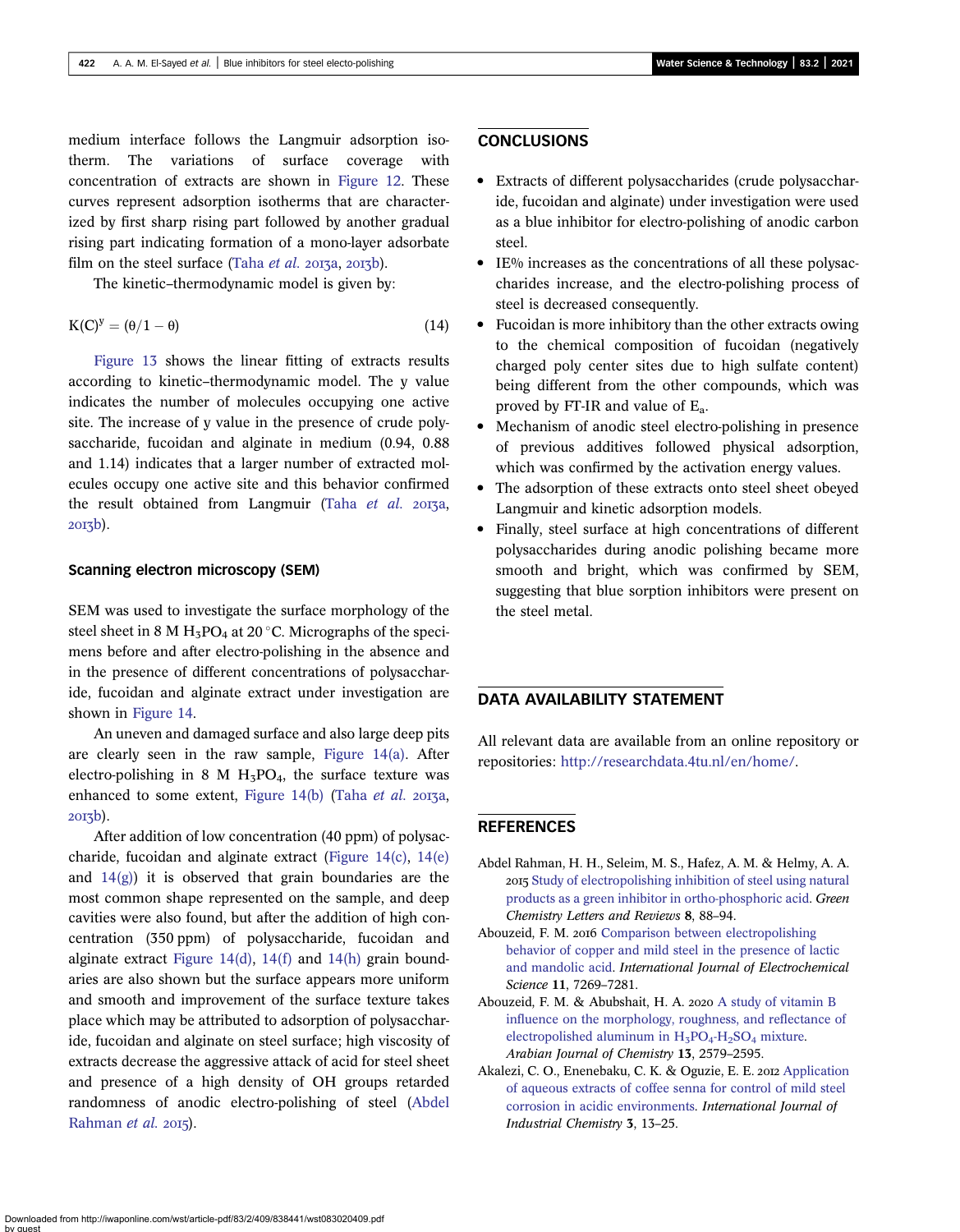<span id="page-14-0"></span>Ale, M. T., Mikkelsen, J. D. & Meyer, A. 2011 [Important](http://dx.doi.org/10.3390/md9102106) [determinants for fucoidan bioactivity: a critical review of](http://dx.doi.org/10.3390/md9102106) [structure-function relations and extraction methods for](http://dx.doi.org/10.3390/md9102106) [fucose-containing sulfated polysaccharides from brown](http://dx.doi.org/10.3390/md9102106) [seaweeds](http://dx.doi.org/10.3390/md9102106). Marine Drugs 9, 2106–2130.

Allam, A. M., Ateva, B. G. & Pickering, H. W. 1997 [Effect of](http://dx.doi.org/10.5006/1.3280469) [chloride ions on adsorption and permeation of hydrogen in](http://dx.doi.org/10.5006/1.3280469) [iron.](http://dx.doi.org/10.5006/1.3280469) Corrosion 53, 284–289.

AOAC 1990 Official Methods of Analysis, 15th edn. Association of Official Analytical Chemists, Arlington, VA, USA.

AOAC 2000 Official Methods of Analysis, 16th edn. Association of official Analytical Chemists, Arlington, VA, USA.

APHA, AWWA & WEF 1999 Standard Methods for the Examination of Water and Wastewater, 20th edn. American Public Health Association/American Water Works Association/Water Environment Federation, Washington DC, USA.

Awad, A. M., Abdel Ghany, N. A. & Dahy, T. M. 2010 [Removal of](http://dx.doi.org/10.1016/j.apsusc.2010.02.033) [tarnishing and roughness of copper surface by](http://dx.doi.org/10.1016/j.apsusc.2010.02.033) [electropolishing treatment.](http://dx.doi.org/10.1016/j.apsusc.2010.02.033) Journal of Applied Surface Science 256, 4370–4375.

Benabbouha, T., Siniti, M., El Attari, H., Chefira, K., Chibi, F., Nmila, R. & Rchid, H. 2018 Red algae [Halopitys incurvus](http://dx.doi.org/10.1007/s40735-018-0161-0) [extract as a green corrosion inhibitor of carbon steel in](http://dx.doi.org/10.1007/s40735-018-0161-0) [hydrochloric acid.](http://dx.doi.org/10.1007/s40735-018-0161-0) Journal of Bio- and Tribo-Corrosion 4, 39–44.

Benabbouha, T., Siniti, M., El Attari, H., Chefira, K., Chibi, F., Nmila, R. & Rchid, H. 2020 [The brown algae](http://dx.doi.org/10.1007/s42452-020-2492-y) Cystoseira baccata [extract as a friendly corrosion inhibitor on carbon](http://dx.doi.org/10.1007/s42452-020-2492-y) [steel in acidic media](http://dx.doi.org/10.1007/s42452-020-2492-y). SN Applied Sciences 2, 662–671.

Berteau, O. & Mulloy, B. 2003 [Sulfated fucans, fresh perspectives:](http://dx.doi.org/10.1093/glycob/cwg058) [Structures, functions, and biological properties of sulfated](http://dx.doi.org/10.1093/glycob/cwg058) [fucans, and an overview of enzymes active toward this class](http://dx.doi.org/10.1093/glycob/cwg058) [of polysaccharide](http://dx.doi.org/10.1093/glycob/cwg058). Glycobiology 13, 29–40.

Besednova, N. N., Zaporozhets, S., Makarenkova, I. D., Kuznetsova, T. A., Kryzhanoskii, S. P., Bilan, M. I., Grachev, A. A., Shashkov, A. S., Kelly, M., Sanderson, C. J. & Nifantiev, N. E. 2010 [Further studies on the composition and structure of](http://dx.doi.org/10.1016/j.carres.2010.07.009) [a fucoidan preparation from the brown alga](http://dx.doi.org/10.1016/j.carres.2010.07.009) Saccharina [latissima](http://dx.doi.org/10.1016/j.carres.2010.07.009). Carbohydrate Research 345, 2038–2047.

Bilan, M. I., Grachev, A. A., Shashkov, A. S., Kelly, M., Sanderson, C. J. & Nifantiev, N. E. 2010 [Further studies on the](http://dx.doi.org/10.1016/j.carres.2010.07.009) [composition and structure of a fucoidan preparation from the](http://dx.doi.org/10.1016/j.carres.2010.07.009) brown alga [Saccharina latissima](http://dx.doi.org/10.1016/j.carres.2010.07.009). Carbohydrate Research 345, 2038–2047.

Bockris, J. M. & Reddy, A. K. N. 2002 Modern Electrochemistry-Ionics, Vol. 1. Springer Science+Business Media, New York, USA, p. 1232

Campos-Vallette, M. M., Chandίa, N. P., Clavijo, E., Leal, D., Matsuhiro, B., Osorio-Román, I. O. & Torres, S. Characterization of sodium alginate and its block fractions by surface-enhanced Raman spectroscopy. Journal of Raman Spectroscopy 41, 758–763.

Chandía, N. P. & Matsuhiro, B. 2008 [Characterization of a](http://dx.doi.org/10.1016/j.ijbiomac.2007.10.023) fucoidan from Lessonia vadosa [\(Phaeophyta\) and its](http://dx.doi.org/10.1016/j.ijbiomac.2007.10.023) [anticoagulant and elicitor properties.](http://dx.doi.org/10.1016/j.ijbiomac.2007.10.023) International Journal of Biological Macromolecules 42, 235–240.

Choi, Y. S. & Kim, J. G. 2000 [Aqueous corrosion behavior of](http://dx.doi.org/10.5006/1.3280508) [weathering steel and carbon steel in acid-chloride](http://dx.doi.org/10.5006/1.3280508) [environments](http://dx.doi.org/10.5006/1.3280508). Corrosion 56, 1202–1210.

Draget, K. I., Moe, S. T., Skjåk-Bræk, G. & Smidsrød, O. Alginates. In: Food Polysaccharides and their Applications, Vol. 14 (A. M. Stephen, G. O. Phillips & P. A. Williams, eds). CRC Press, Boca Raton, FL, USA, pp. 159–1178

El-Rafie, H. M., El-Rafie, M. H. & Zahran, M. K. 2013 [Green](http://dx.doi.org/10.1016/j.carbpol.2013.03.071) [synthesis of silver nanoparticles using polysaccharides](http://dx.doi.org/10.1016/j.carbpol.2013.03.071) [extracted from marine macro algae](http://dx.doi.org/10.1016/j.carbpol.2013.03.071). Carbohydrate Polymers 96, 403–410.

Fletcher, H. R., Biller, P., Ross, A. B. & Adams, J. M. M. 2017 [The](http://dx.doi.org/10.1016/j.algal.2016.10.015) [seasonal variation of fucoidan within three species of brown](http://dx.doi.org/10.1016/j.algal.2016.10.015) [macroalgae](http://dx.doi.org/10.1016/j.algal.2016.10.015). Algal Research 22, 79–86.

Guiry, M. D. & Guiry, G. M. 2019 Algae Base. World-wide electronic publication, National University of Ireland, Galway, Ireland.

Hassan, H. H. 2007 [Inhibition of mild steel corrosion in](http://dx.doi.org/10.1016/j.electacta.2007.08.021) [hydrochloric acid solution by triazole derivatives: Part II:](http://dx.doi.org/10.1016/j.electacta.2007.08.021) [Time and temperature effects and thermodynamic](http://dx.doi.org/10.1016/j.electacta.2007.08.021) [treatments.](http://dx.doi.org/10.1016/j.electacta.2007.08.021) Electrochimica Acta 53, 1730.

Haug, A., Melsom, S. & Omang, S. 1974 [Estimation of heavy metal](http://dx.doi.org/10.1016/0013-9327(74)90065-2) [pollution in two Norwegian fjord areas by analysis of the](http://dx.doi.org/10.1016/0013-9327(74)90065-2) brown alga [Ascophyllum nodosum](http://dx.doi.org/10.1016/0013-9327(74)90065-2). Environmental Pollution 7, 179–192.

Ismail, M. M., El Zokm, G. M. & El-Sayed, A. A. M. 2017 [Variation](http://dx.doi.org/10.1007/s10661-017-6366-8) [in biochemical constituents and master elements in common](http://dx.doi.org/10.1007/s10661-017-6366-8) [seaweeds from Alexandria Coast, Egypt with special](http://dx.doi.org/10.1007/s10661-017-6366-8) [reference to their antioxidant activity and potential food uses:](http://dx.doi.org/10.1007/s10661-017-6366-8) [prospective equations](http://dx.doi.org/10.1007/s10661-017-6366-8). Environmental Monitoring and Assessment 189, 648–665.

Jayaraman, J. D., Sigamani, S., Venkatachalam, H. & Ramamurthy, D. 2016 Extraction and purification of sulfated polysaccharide from brown algae and its efficacy in preventing blood clotting. Asian J. Biol. Life Sci. 5 (3), 237–244.

Kanaan, H. & Belous, O. 2016 Marine Algae of the Lebanese Coast. Nova science publisher, Inc, New York, USA.

Kannan, S. 2014 FT-IR and EDS analysis of the seaweeds Sargassum wightii (brown algae) and Gracilaria corticata (red algae). International Journal of Current Microbiology and Applied Science 3, 341–351.

Khadraoui, A., Khelifa, A., Boutoumi, H., Hamitouche, H., Mehdaoui, R., Hammouti, B. & Al-Deyab, S. S. 2014 Adsorption and inhibitive properties of Ruta chalepensis L. oil as a green inhibitor of steel in 1M hydrochloric acid medium. International Journal of Electrochemical Science 9, 3334–3338.

Kim, K.-T. 2012 Seasonal Variation of Seaweed Components and Novel Biological Function of Fucoidan Extracted from Brown Algae in Quebec. PhD Thesis, Université Laval.

Kim, H. S., Lee, C.-G. & Lee, E. Y. 2011 Alginate lyase: structure, properties. Engineering 16, 843–851.

Kimura, T., Ueda, K., Kuroda, R., Akao, T., Shinohara, N., Ushirokawa, T., Fukagawa, A. & Akimoto, T. 2007 [The](http://dx.doi.org/10.2331/suisan.73.739) [seasonal variation in polysaccharide content of brown alga](http://dx.doi.org/10.2331/suisan.73.739) akamokuSargassum horneri [collected off Oshima Island](http://dx.doi.org/10.2331/suisan.73.739) [\(Fukuoka Prefecture\).](http://dx.doi.org/10.2331/suisan.73.739) Nippon Suisan Gakkaishi 73 (4), 739–744.